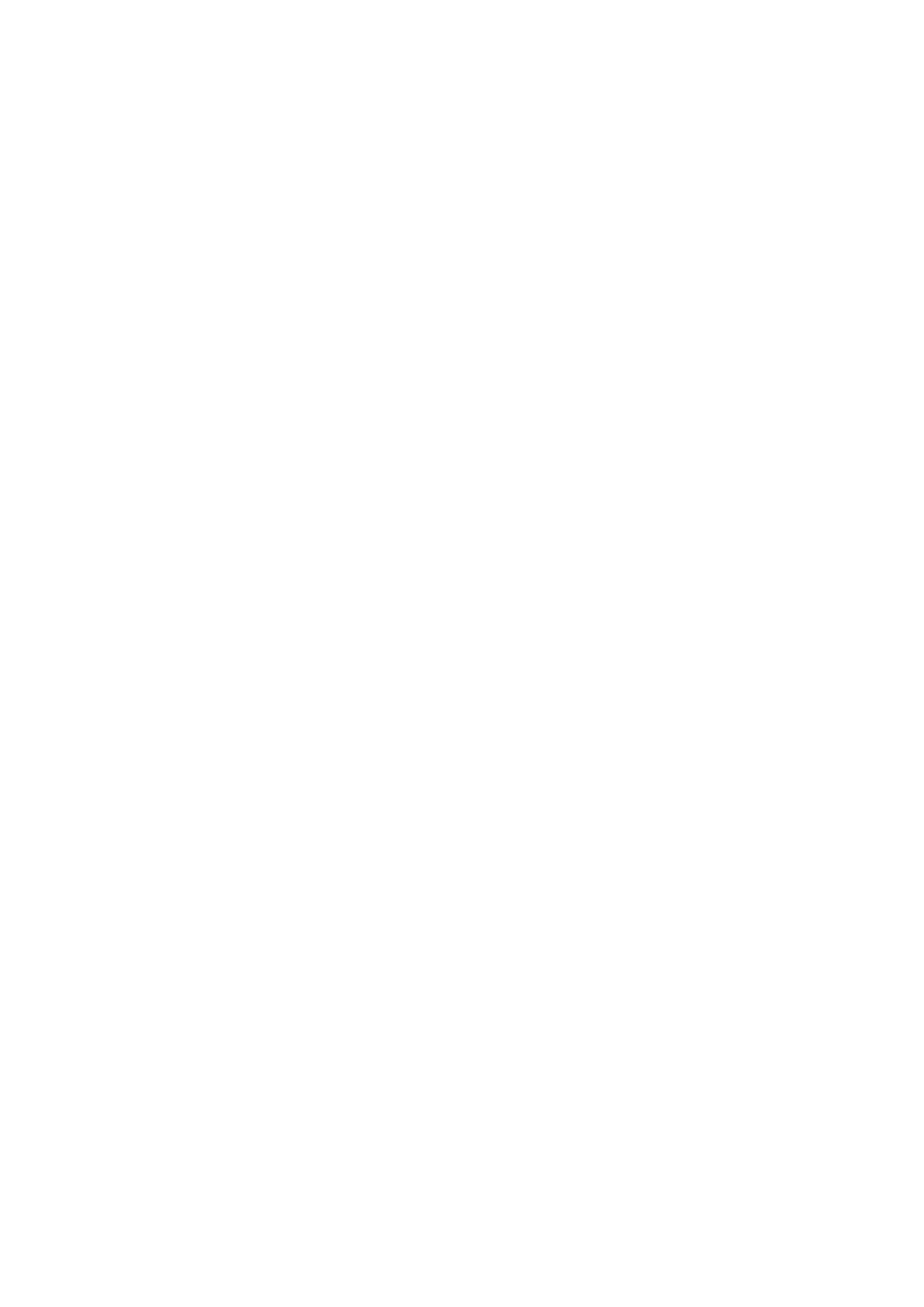

# **Court Procedures Amendment Rules 2011 (No 2)**

**Subordinate Law SL2011-17** 

made under the

**Court Procedures Act 2004** 

## **Contents**

|   |                            | Page |
|---|----------------------------|------|
| 1 | Name of rules              |      |
| 2 | Commencement               |      |
| 3 | Legislation amended        |      |
| 4 | Rule $4(1)$ , new note $3$ |      |
| 5 | Rule 22 (1), note 2        |      |
| 6 | Rule 661 (3)               | 1    |
| 7 | <b>Rule 662</b>            | 2    |
| 8 | Rule 664 (2)               | 3    |
| 9 | Rule 664 (4)               | 3    |
|   |                            |      |

J2011-11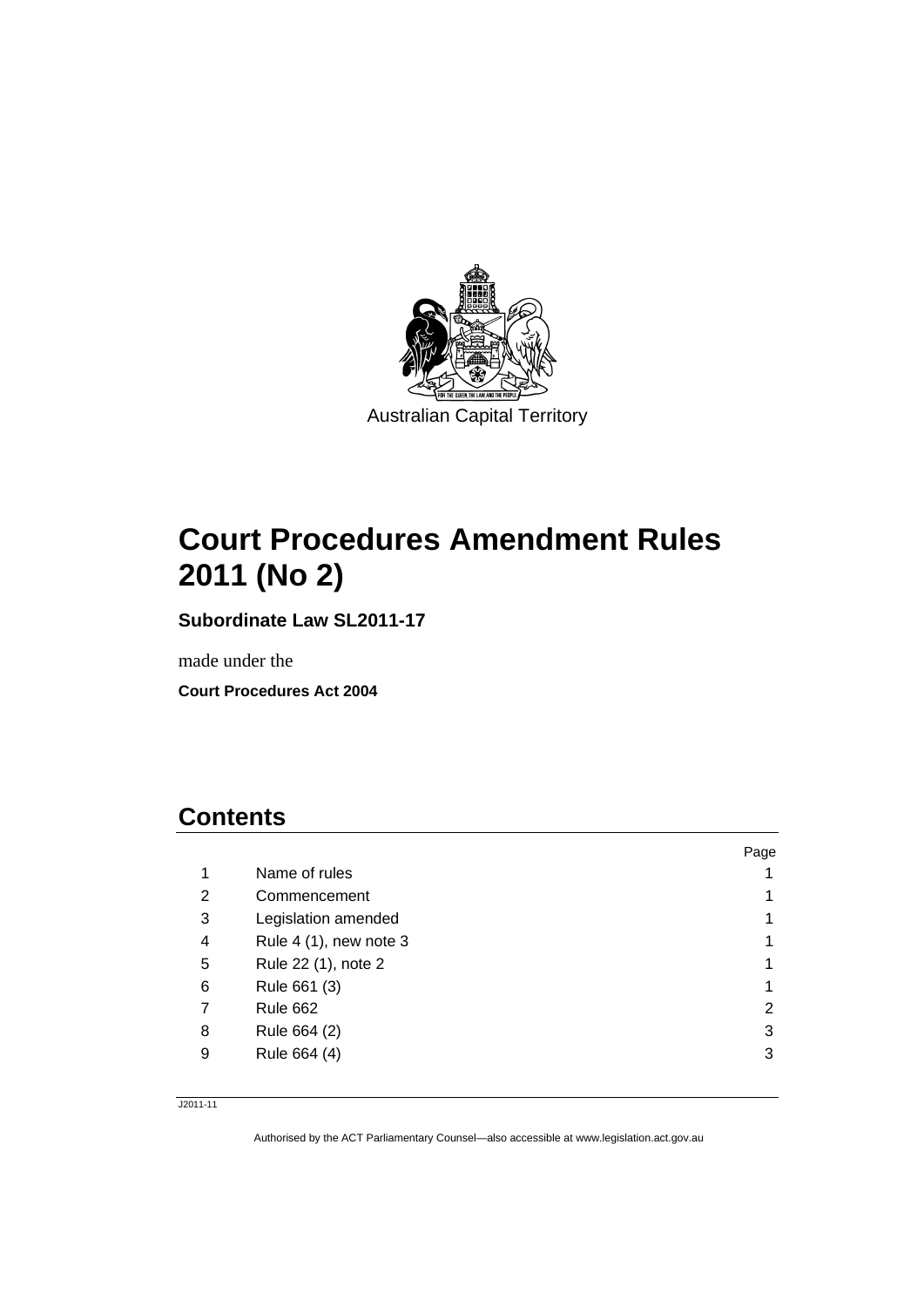| Contents |
|----------|
|----------|

|          |                                                                                | Page           |
|----------|--------------------------------------------------------------------------------|----------------|
| 10<br>11 | New division 2.14.1B                                                           | 3<br>4         |
|          | Rule 1722 (4), definition of <i>prescribed percentage</i> , paragraph (b) (iv) |                |
| 12<br>13 | Rule 2010A (8), definition of working day, paragraph (b)                       | 5<br>5         |
| 14       | Rule 3005 (2) (c)<br>New rule 3005 (2A)                                        | 5              |
| 15       | <b>Rule 3120</b>                                                               | 5              |
| 16       | Rule 3150, definition of chief executive                                       | 6              |
| 17       | Rule 3150, new definition of CYP director-general                              | 6              |
| 18       | <b>Rule 3155</b>                                                               | 6              |
| 19       | Rule 3156 (1) (b) (i)                                                          | 6              |
| 20       | <b>Rule 3158</b>                                                               | 7              |
| 21       | <b>Rule 3159</b>                                                               | $\overline{7}$ |
| 22       | <b>Rule 3160</b>                                                               | $\overline{7}$ |
| 23       | Rule 3171 (b)                                                                  | 7              |
| 24       | Rule 3172 (2)                                                                  | 8              |
| 25       | Rule 3180 (2) (b)                                                              | 8              |
| 26       | Rule 3201 (a)                                                                  | 8              |
| 27       | Rule 3210 (2) (a)                                                              | 8              |
| 28       | Rule 3210 (2) (a)                                                              | 8              |
| 29       | Rule 3600, new definition of application for a costs assessment                | 9              |
| 30       | Rule 3601, note                                                                | 9              |
| 31       | New division 3.11.3                                                            | 9              |
| 32       | Rule 4721 (2) (c)                                                              | 11             |
| 33       | Rule 4721 (3) (I), (m) and (n) and note                                        | 11             |
| 34       | New rule 4721 (5)                                                              | 13             |
| 35       | New rule 4723                                                                  | 13             |
| 36       | Table 5051, item 5                                                             | 14             |
| 37       | Rule 5102 (2)                                                                  | 14             |
| 38       | Rule 6000 (1), note 2                                                          | 14             |
| 39       | New rule 6250 (3) (g)                                                          | 14             |
| 40       | Rule 6251 (2) (n) to (u)                                                       | 15             |
| 41       | Rule 6300 (1)                                                                  | 15             |
| 42       | Rule 6303 (2) (d)                                                              | 15             |
| 43       | Schedule 3, table 3.1, new item 4A                                             | 15             |
|          |                                                                                |                |

contents 2 Court Procedures Amendment Rules 2011 (No 2)

SL2011-17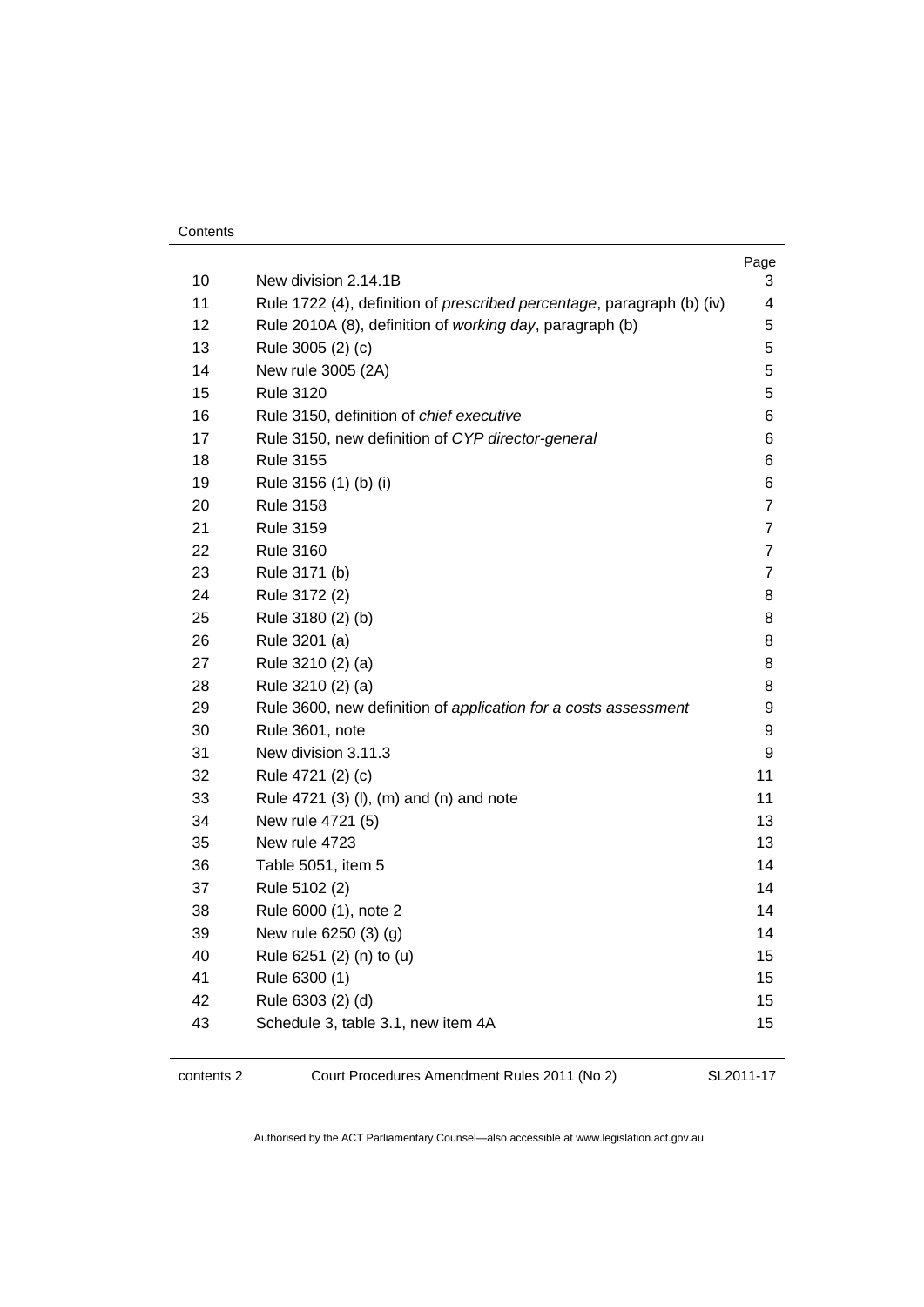|    |                                                                  | Page |
|----|------------------------------------------------------------------|------|
| 44 | Schedule 3, table 3.2, new item 4A                               | 15   |
| 45 | Schedule 4, part 4.2                                             | 16   |
| 46 | Schedule 5, part 5.1, new item 71A                               | 30   |
| 47 | Dictionary, note 2                                               | 30   |
| 48 | Dictionary, new definition of application for a costs assessment | 30   |
| 49 | Dictionary, definition of chief executive                        | 30   |
| 50 | Dictionary, definition of conference                             | 30   |
| 51 | Dictionary, definition of court, paragraph (b)                   | 30   |
| 52 | Dictionary, new definition of CYP director-general               | 30   |
| 53 | Dictionary, definition of Magistrates Court Act                  | 31   |
| 54 | Dictionary, definition of <i>order</i> , paragraph (b)           | 31   |
| 55 | Dictionary, definition of restoration order                      | 31   |

Court Procedures Amendment Rules 2011 (No 2)

contents 3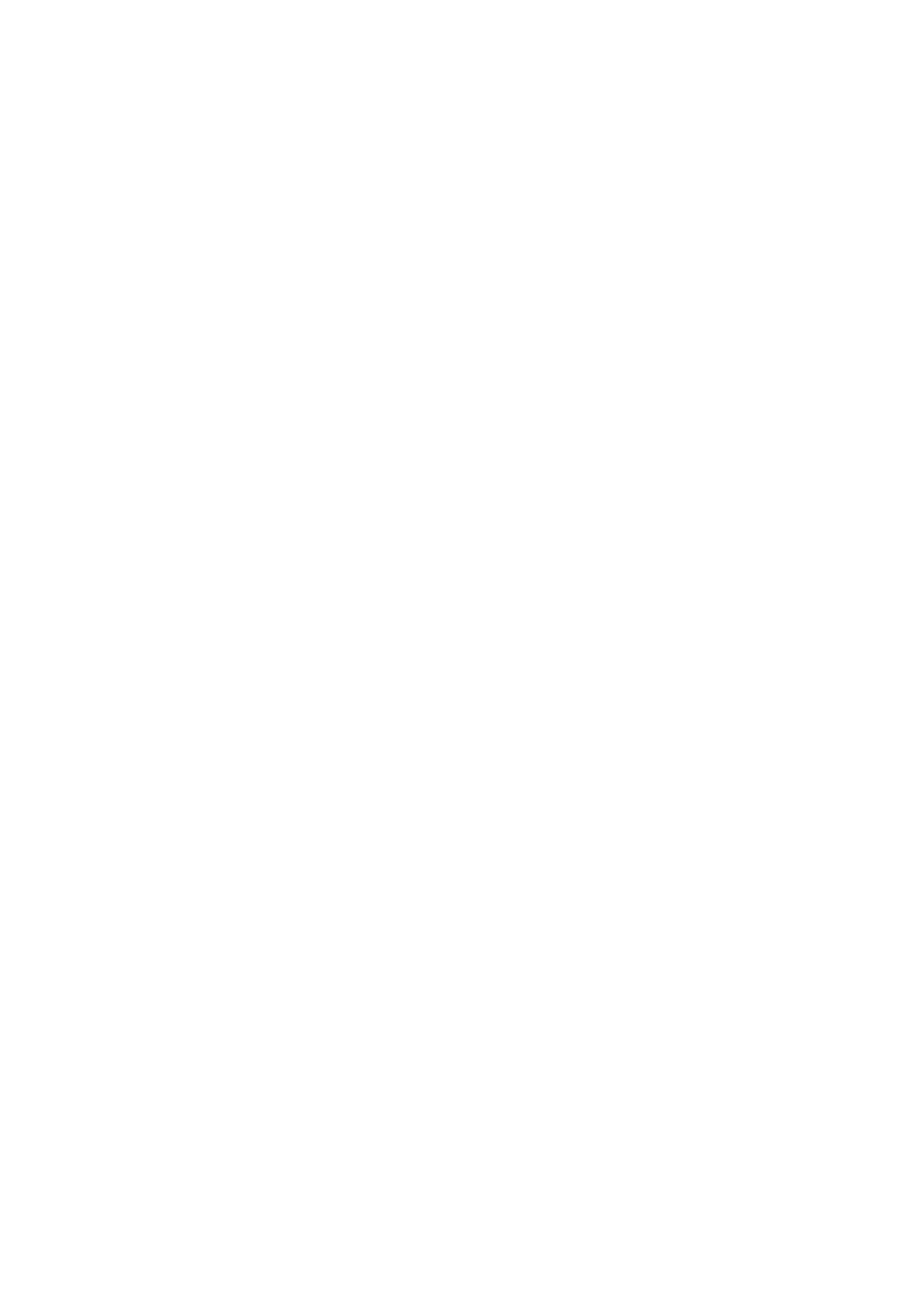|           | <b>Name of rules</b>                                                                                                                                                                                                                |  |
|-----------|-------------------------------------------------------------------------------------------------------------------------------------------------------------------------------------------------------------------------------------|--|
|           | These rules are the Court Procedures Amendment Rules 2011<br>$(No 2)$ .                                                                                                                                                             |  |
| 2         | <b>Commencement</b>                                                                                                                                                                                                                 |  |
| (1)       | Rules 12, 41 and 47 commence on the commencement of the Statute<br>Law Amendment Act 2011 (No 2).                                                                                                                                   |  |
|           | Note<br>The naming and commencement provisions automatically commence on<br>the notification day (see Legislation Act, $s$ 75 (1)).                                                                                                 |  |
| (2)       | The remaining rules commence on 1 July 2011.                                                                                                                                                                                        |  |
| 3         | <b>Legislation amended</b>                                                                                                                                                                                                          |  |
|           | These rules amend the <i>Court Procedures Rules</i> 2006.                                                                                                                                                                           |  |
| 4         | <b>Rule 4 (1), new note 3</b>                                                                                                                                                                                                       |  |
|           | insert                                                                                                                                                                                                                              |  |
|           | Note 3<br>Pt 5.3 (Appeals to Supreme Court) applies to appeals under the<br>Domestic Violence and Protection Orders Act 2001 and the Domestic<br>Violence and Protection Orders Act 2008 (see r 5051 (Application-<br>pt $(5.3)$ ). |  |
| 5         | Rule 22 (1), note 2                                                                                                                                                                                                                 |  |
|           | substitute                                                                                                                                                                                                                          |  |
|           | Note 2<br>The Magistrates Court includes the Childrens Court (see Magistrates<br>Court Act 1930, s 287).                                                                                                                            |  |
| 6         | <b>Rule 661 (3)</b>                                                                                                                                                                                                                 |  |
|           | omit                                                                                                                                                                                                                                |  |
|           | not later than 2 days after the day                                                                                                                                                                                                 |  |
|           | substitute                                                                                                                                                                                                                          |  |
|           | before                                                                                                                                                                                                                              |  |
| SL2011-17 | Court Procedures Amendment Rules 2011 (No 2)<br>page 1                                                                                                                                                                              |  |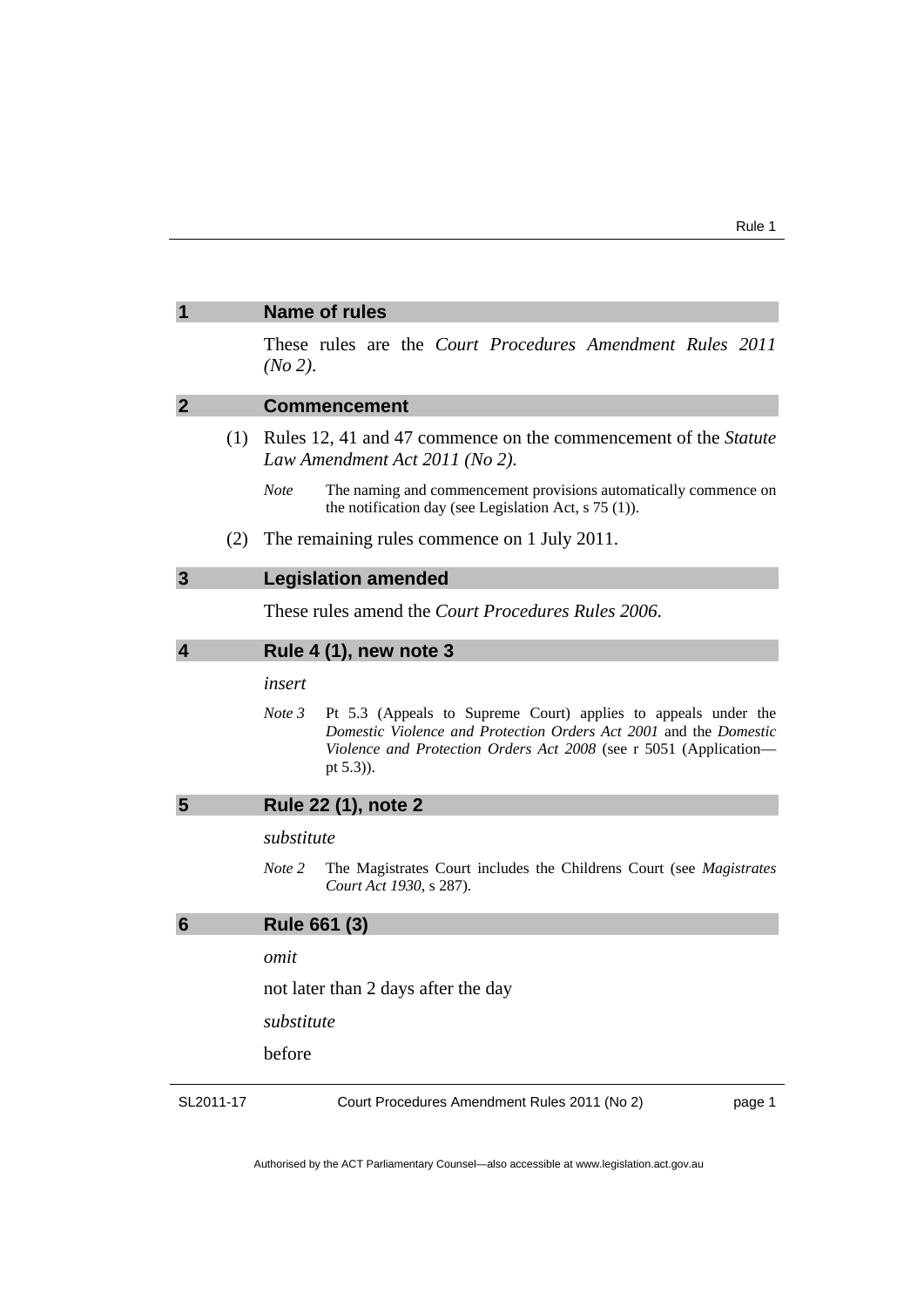#### **7 Rule 662**

*substitute* 

#### **662 Notice for non-party production—inspection by other parties**

- (1) The respondent to a notice for non-party production issued in a proceeding must produce any document stated in the notice by delivering the document to the party to the proceeding stated in the notice (the *receiving party*) within—
	- (a) 14 days after the notice is served on the respondent; or
	- (b) if a longer time is stated in the notice—the longer time.
- (2) The receiving party must within 14 days after the document is delivered to the receiving party—
	- (a) if there is another active party to the proceeding other than the applicant for the notice—deliver the document to the other party; or
	- (b) in any other case—deliver the document to the applicant for the notice.
- (3) If a document is delivered to another active party under subrule  $(2)$  (a), the other party must within 14 days after the document is delivered to the party—
	- (a) if there is another active party to the proceeding, other than the applicant for the notice, that the document has not been delivered to—deliver the document to the other party; or
	- (b) in any other case—deliver the document to the applicant for the notice.

SL2011-17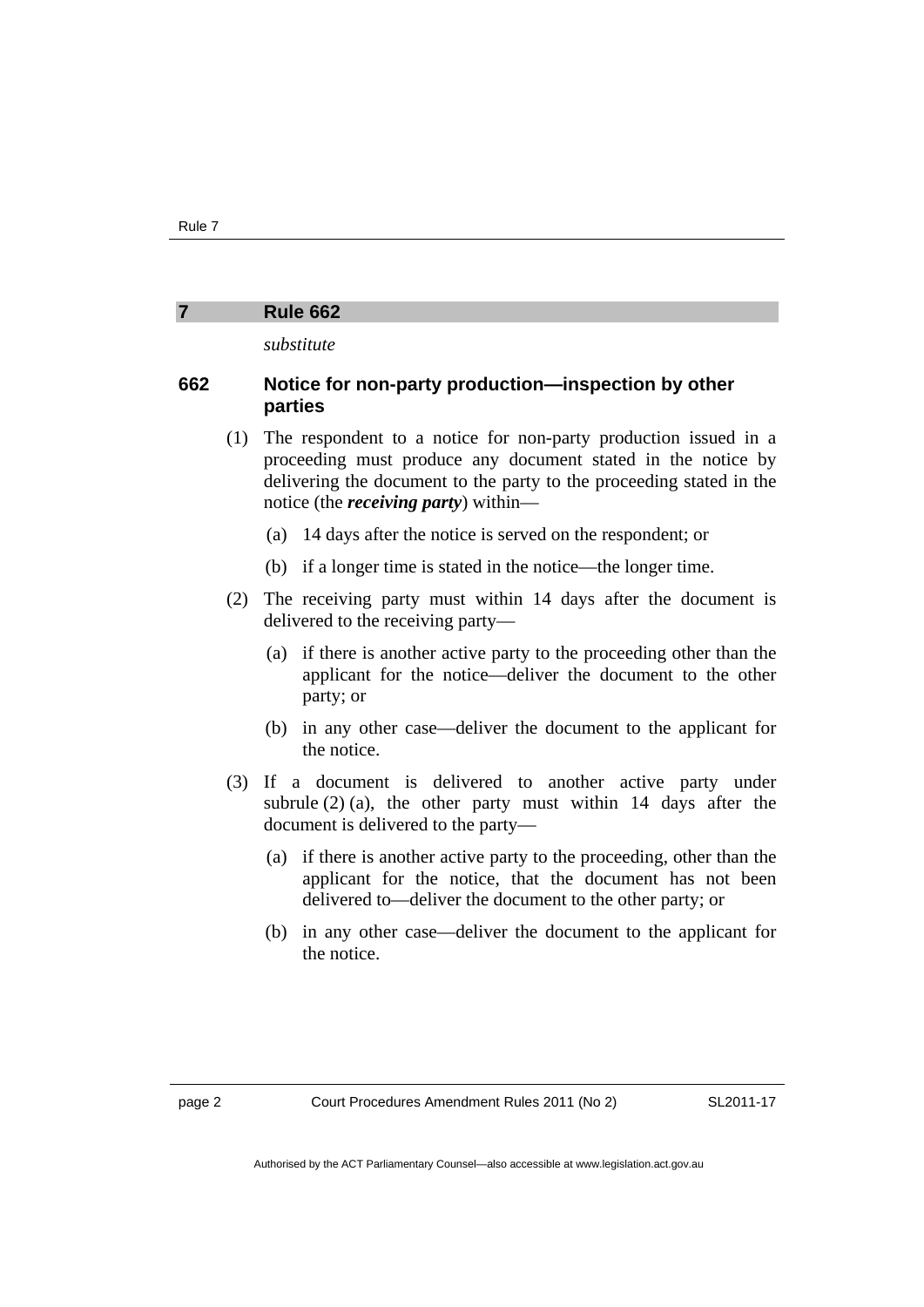(4) For the purpose of deciding whether to make a claim mentioned in rule 664 (1) (a) (which deals with claims for privilege), any party to the proceeding on whom a copy of the notice for non-party production is served is entitled to inspect a document stated in the notice other than a document in relation to which any other party makes such a claim.

#### **8 Rule 664 (2)**

*omit everything before paragraph (a), substitute* 

 (2) The person objecting must give notice of the objection to the applicant for the notice and, if required by the applicant, file an affidavit, and serve a stamped copy on the applicant, stating—

#### **9 Rule 664 (4)**

*substitute* 

 (4) The person objecting need not produce the document and the applicant for the notice, the respondent or another party to the proceeding may apply to the court for orders in relation to the claim or objection.

#### **10 New division 2.14.1B**

*insert* 

### **Division 2.14.1B Removal of applications from ACAT to Supreme Court**

#### **1440 Removal of applications from ACAT to Supreme Court application**

This division applies if—

(a) an application is made to the ACAT; and

Court Procedures Amendment Rules 2011 (No 2)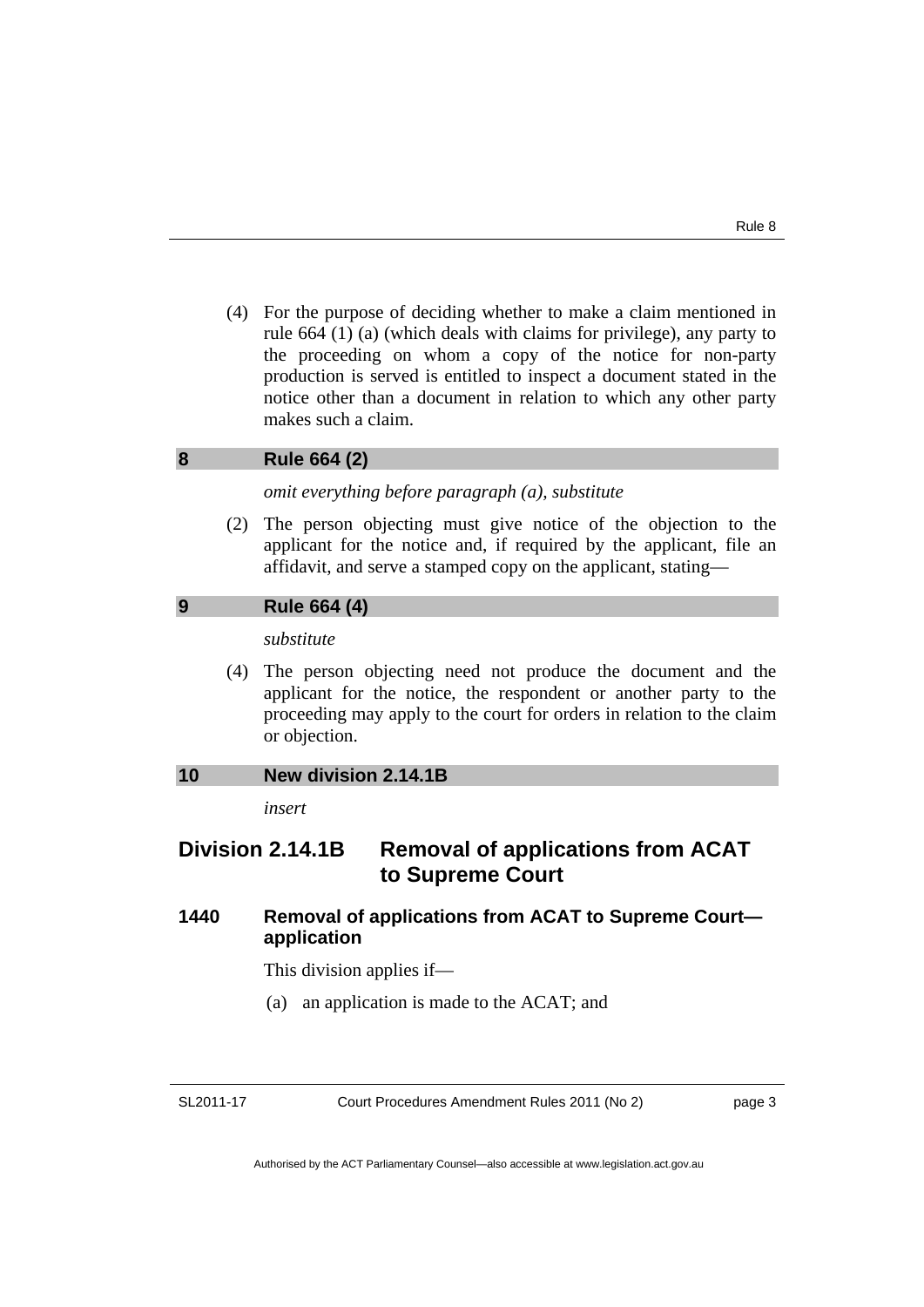(b) the ACAT orders that the application be removed to the Supreme Court under the *ACT Civil and Administrative Tribunal Act 2008*, section 83.

#### **1441 Removal of applications from ACAT to Supreme Court procedure**

- (1) The ACAT must, within 14 days after the order is made, file in the Supreme Court a copy of—
	- (a) the application; and
	- (b) the order removing the application to the court.
- (2) When the documents mentioned in subrule (1) are filed—
	- (a) the court must set a date for a directions hearing; and
	- (b) the registrar must tell the parties the date set for the directions hearing.
- (3) The application is taken to be an originating application started in the Supreme Court on the day the application was started in the ACAT.
- (4) The respondent to the application must file a notice of intention to respond within 14 days after the ACAT orders the removal.

#### **11 Rule 1722 (4), definition of** *prescribed percentage***, paragraph (b) (iv)**

*substitute* 

- (iv) if the relevant amount is not less than \$40 000 but less than \$50 000—90%; or
- (v) if the relevant amount is not less than \$50 000—100%.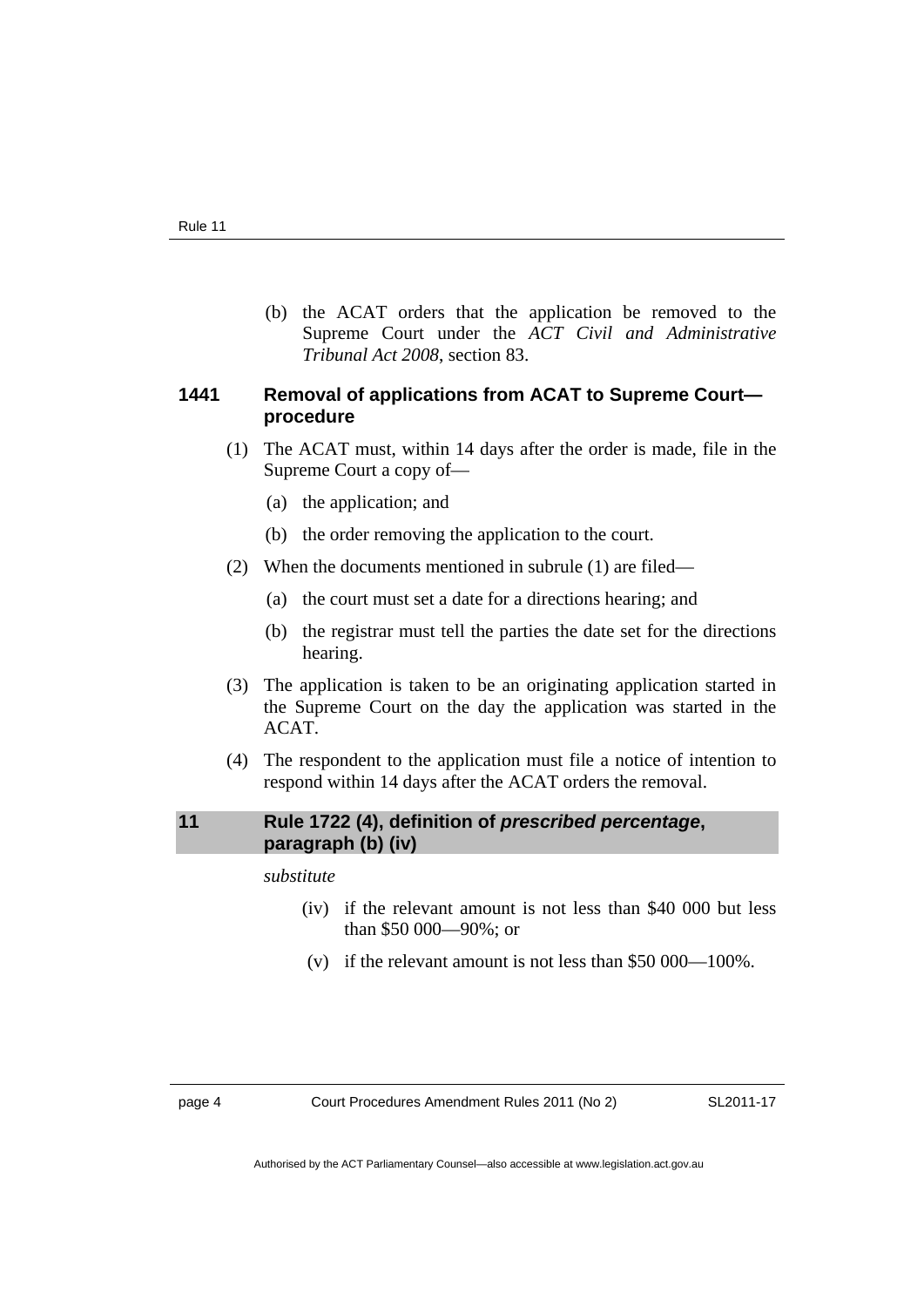#### **12 Rule 2010A (8), definition of** *working day***, paragraph (b)**

#### *substitute*

(b) a public holiday or bank holiday.

#### **13 Rule 3005 (2) (c)**

#### *substitute*

- (c) for an application for grant of probate or letters of administration with the will annexed—
	- (i) if the application is made by the public trustee—the original will, or a copy of the original will kept in electronic form certified by the public trustee, signed in the margin by the applicant and the person before whom the supporting affidavit is taken; or
	- (ii) in any other case—the original will, signed in the margin by the applicant and the person before whom the supporting affidavit is taken; and

#### **14 New rule 3005 (2A)**

#### *insert*

 (2A) If a copy of an original will kept in electronic form, certified by the public trustee, accompanies the application, the public trustee must, if the court directs, produce the original will to the court.

#### **15 Rule 3120**

#### *substitute*

#### **3120 Proved wills to be kept by court**

The court must keep—

(a) the original of any will filed in the court; and

SL2011-17

Court Procedures Amendment Rules 2011 (No 2)

page 5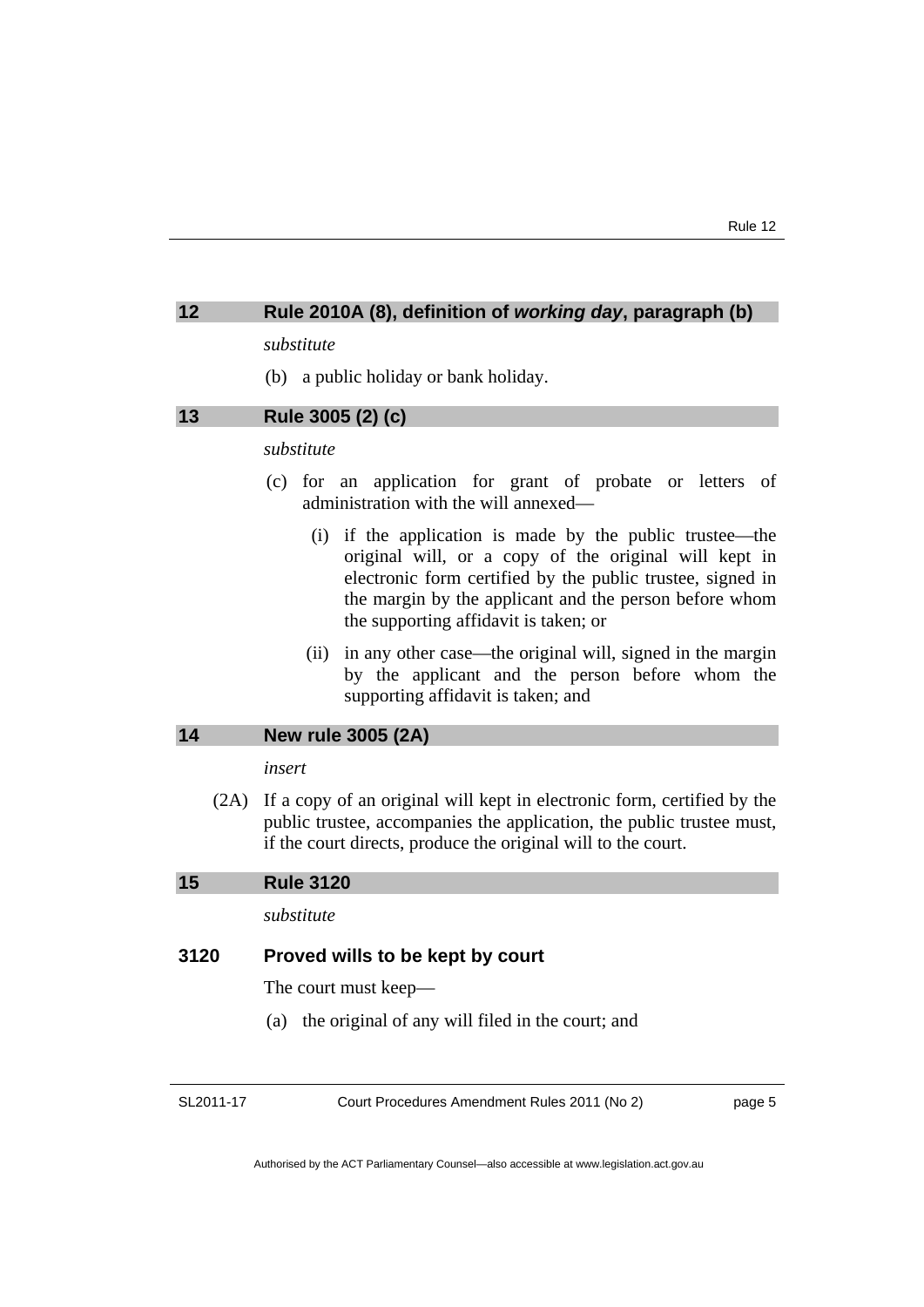| (b) if the public trustee files a certified copy of an original will |
|----------------------------------------------------------------------|
| kept in electronic form—the certified copy.                          |

- *Note 1* Rule 2901 (Copies of documents from registrar) deals with obtaining copies of documents (including wills) filed in a proceeding.
- *Note 2* Rule 2903 (Inspection of registry files) deals with the inspection of registry files.

#### **16 Rule 3150, definition of** *chief executive*

*omit* 

### **17 Rule 3150, new definition of** *CYP director-general*

*insert* 

*CYP director-general* means the director-general responsible for the *Children and Young People Act 2008*.

| 18 | <b>Rule 3155</b>      |  |
|----|-----------------------|--|
|    | omit                  |  |
|    | chief executive       |  |
|    | substitute            |  |
|    | CYP director-general  |  |
| 19 | Rule 3156 (1) (b) (i) |  |
|    | substitute            |  |

(i) the CYP director-general; or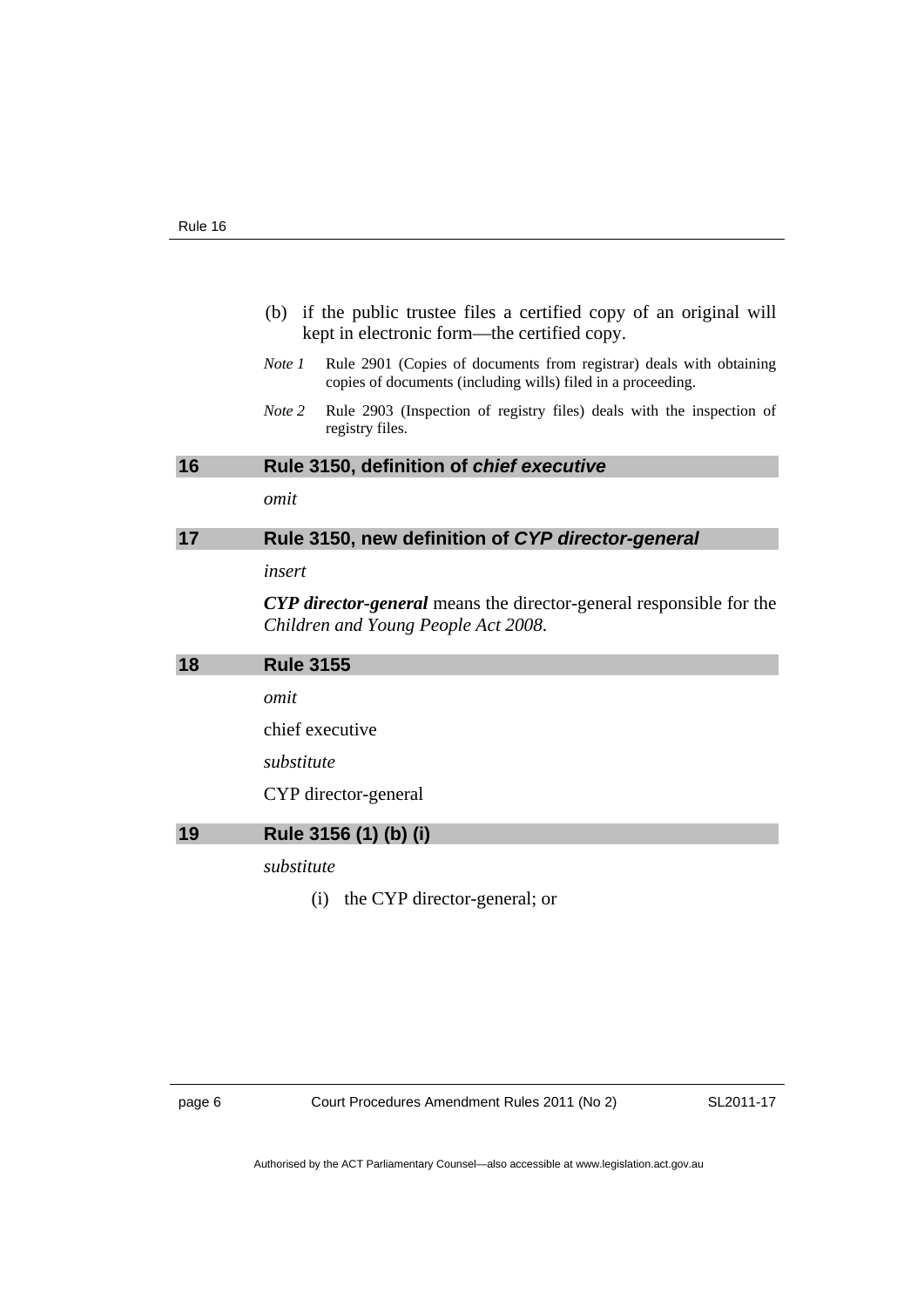| 20 | <b>Rule 3158</b>     |
|----|----------------------|
|    | omit                 |
|    | chief executive      |
|    | substitute           |
|    | CYP director-general |
| 21 | <b>Rule 3159</b>     |
|    | omit                 |
|    | chief executive      |
|    | substitute           |
|    | CYP director-general |
| 22 | <b>Rule 3160</b>     |
|    |                      |
|    | omit                 |
|    | chief executive      |
|    | substitute           |
|    | CYP director-general |
| 23 | Rule 3171 (b)        |
|    | omit                 |
|    | chief executive      |
|    | substitute           |
|    | CYP director-general |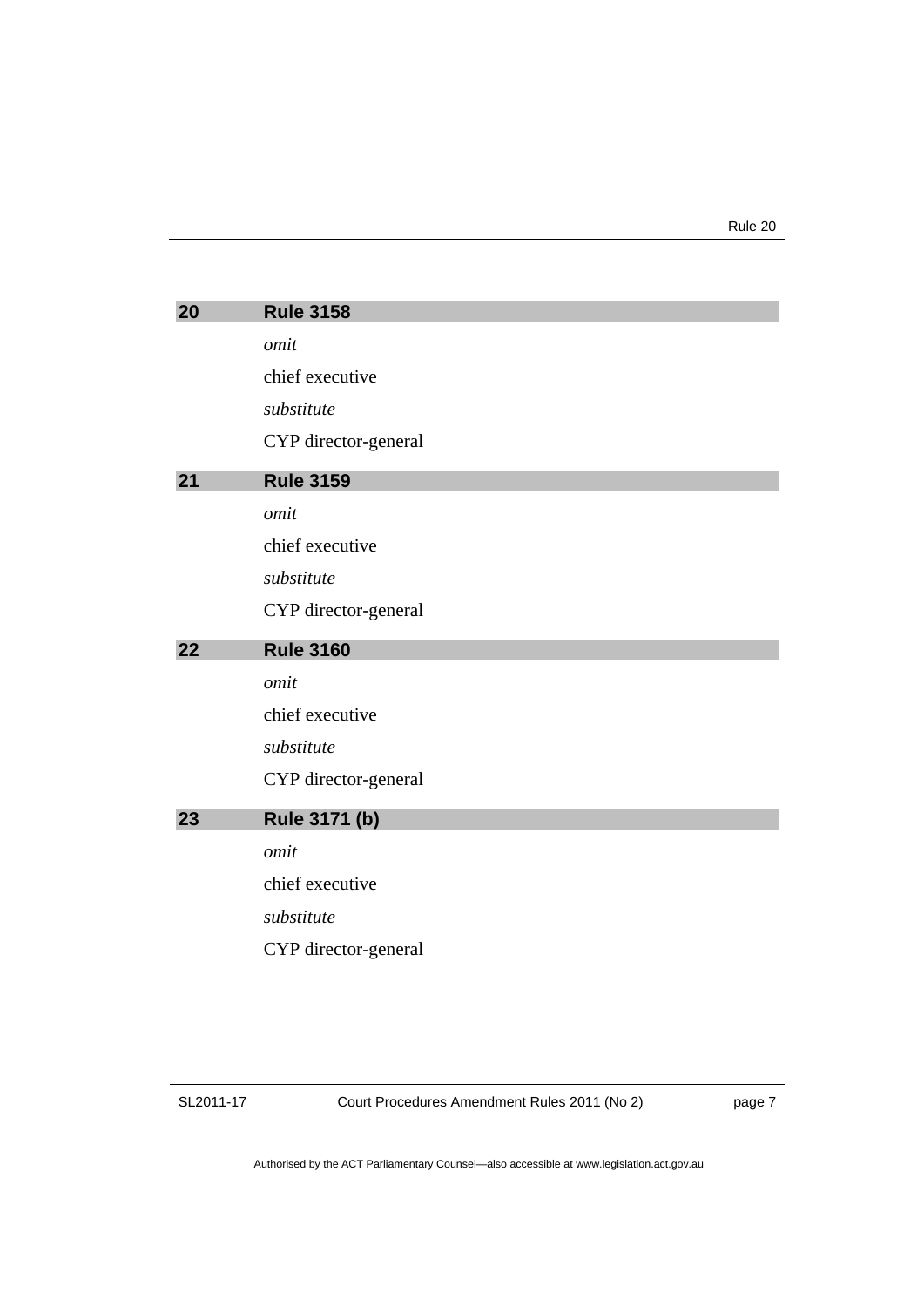| 24 | Rule 3172 (2)                     |
|----|-----------------------------------|
|    | omit                              |
|    | chief executive                   |
|    | substitute                        |
|    | CYP director-general              |
| 25 | Rule 3180 (2) (b)                 |
|    | omit                              |
|    | chief executive                   |
|    | substitute                        |
|    | CYP director-general              |
| 26 | Rule 3201 (a)                     |
|    | substitute                        |
|    | (a) the CYP director-general; and |
| 27 | Rule 3210 (2) (a)                 |
|    | omit                              |
|    | chief executive                   |
|    | substitute                        |
|    | CYP director-general              |
| 28 | Rule 3210 (2) (a)                 |
|    | omit                              |
|    | chief executive's                 |
|    | substitute                        |
|    | CYP director-general's            |
|    |                                   |

page 8 Court Procedures Amendment Rules 2011 (No 2)

SL2011-17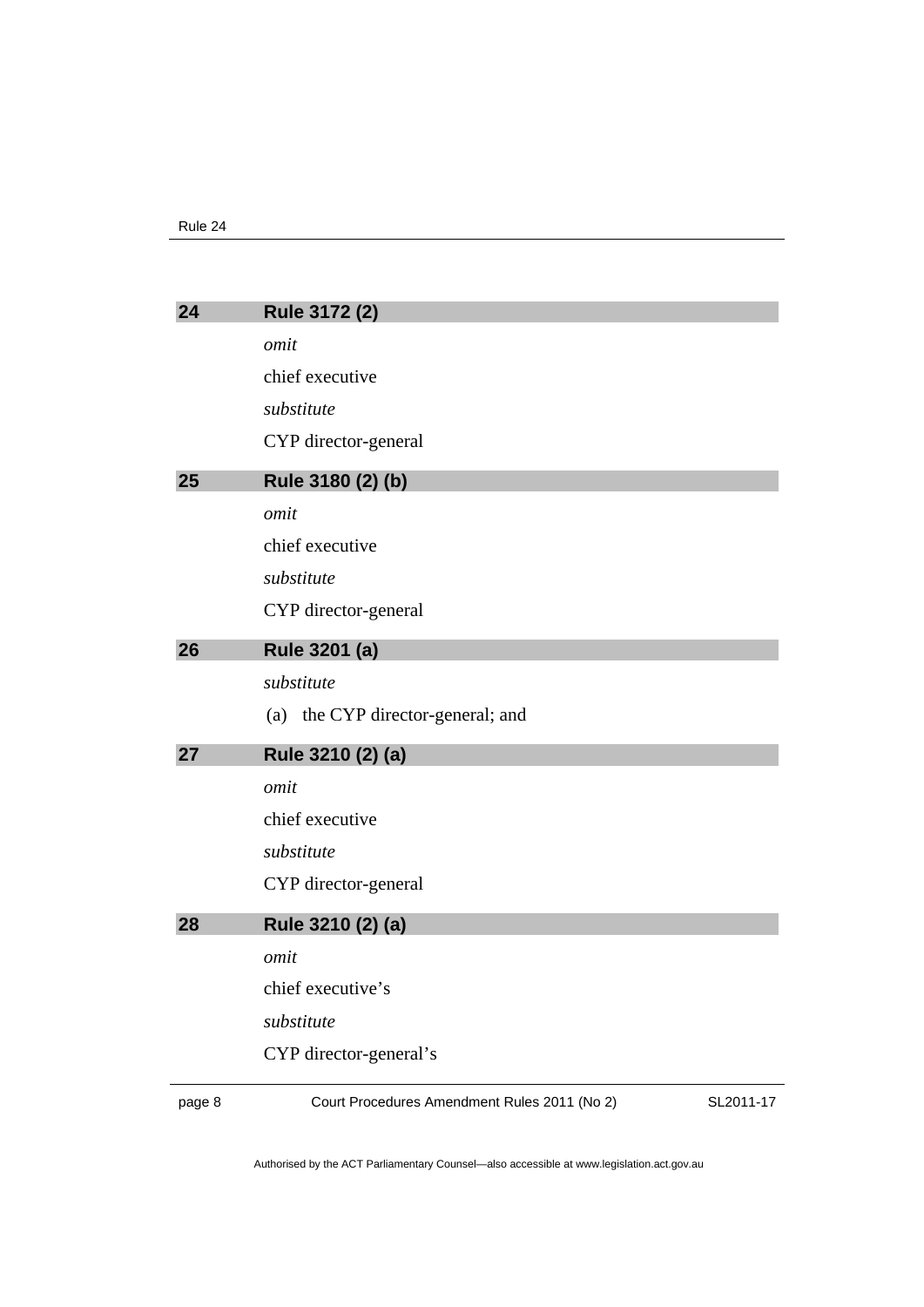#### **29 Rule 3600, new definition of** *application for a costs assessment*

#### *insert*

*application for a costs assessment* means an application for costs assessment under the Legal Profession Act, division 3.2.7.

**30 Rule 3601, note** 

*insert* 

- costs assessment (see s 261)
- law practice

#### **31 New division 3.11.3**

*insert* 

### **Division 3.11.3 Assessment of client costs**

#### **3620 Application—div 3.11.3**

This division applies to an application for a costs assessment.

#### **3621 Form of application**

- (1) An application for a costs assessment must be made by originating application.
	- *Note* See approved form 3.47 (Originating application for assessment of legal costs) AF2011-66.
- (2) The application must be supported by—
	- (a) if the legal costs are subject to a costs agreement—a copy of the agreement; and
	- (b) if the legal costs are subject to a retainer—a copy of the retainer; and

SL2011-17

Court Procedures Amendment Rules 2011 (No 2)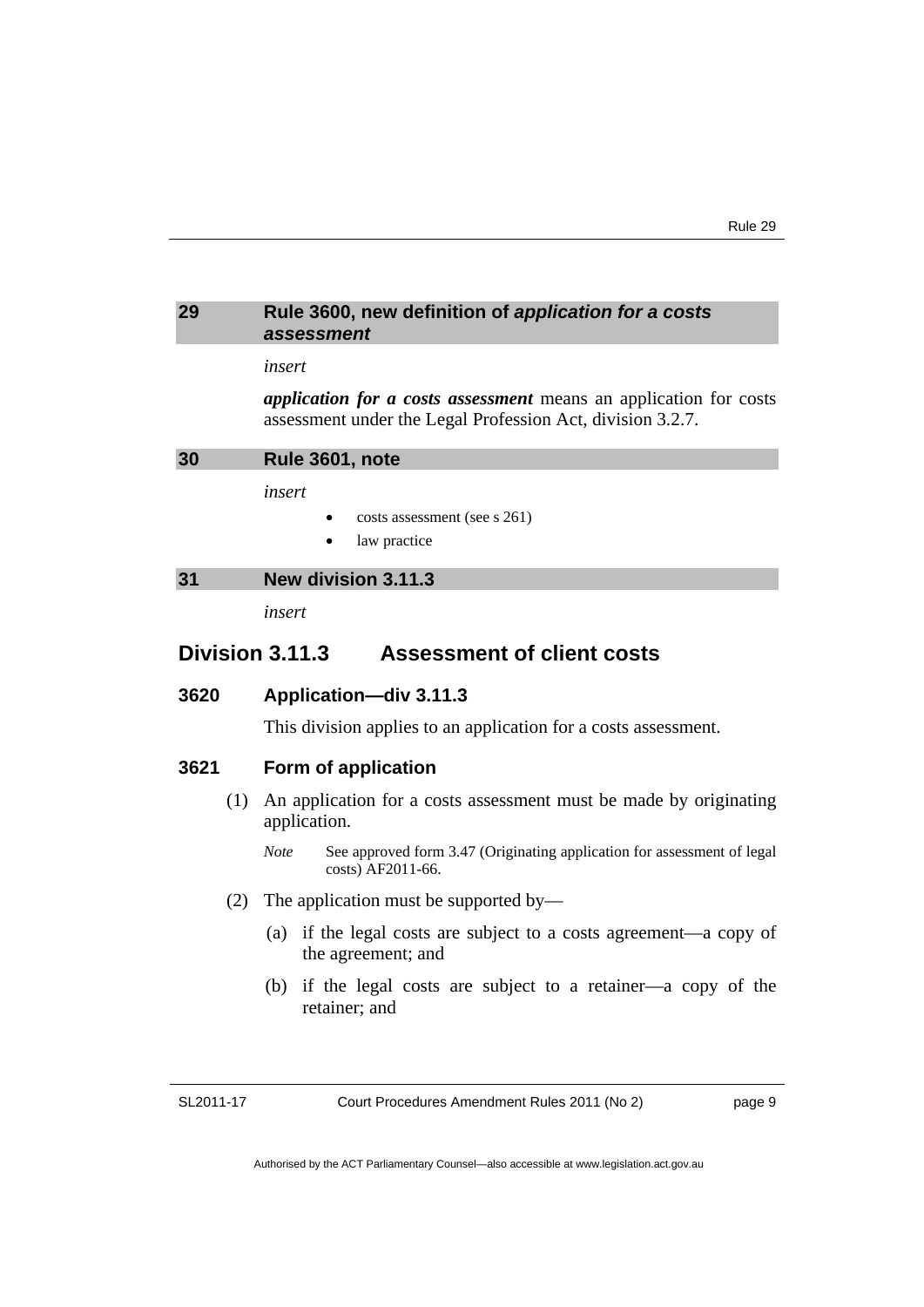- (c) if the application is made under the Legal Profession Act, section 296—
	- (i) an affidavit by the applicant stating the matters set out in that Act, section 300 (2); and
	- (ii) a sufficient description of the work to which the legal costs relate to enable the legal costs to be assessed.
- (3) The applicant must file with the application 2 copies of the application and supporting documents.

#### **3622 Application for leave to apply out of time**

An application for leave to apply for a costs assessment out of time must be in accordance with part 6.2 (Applications in proceedings).

#### **3623 Directions**

- (1) On the filing of an application, the registrar must—
	- (a) set a date for directions before the registrar; and
	- (b) tell the parties the date.
- (2) At the directions hearing, the registrar must set a time and date for the assessment of the legal costs.

#### **3624 Response to application**

- (1) This rule applies if the respondent to an application is a law practice.
- (2) The respondent must file—
	- (a) an affidavit stating the matters set out in the Legal Profession Act, section 300 (2); and
	- (b) a sufficient description of the work to which the legal costs relate to enable the legal costs to be assessed; and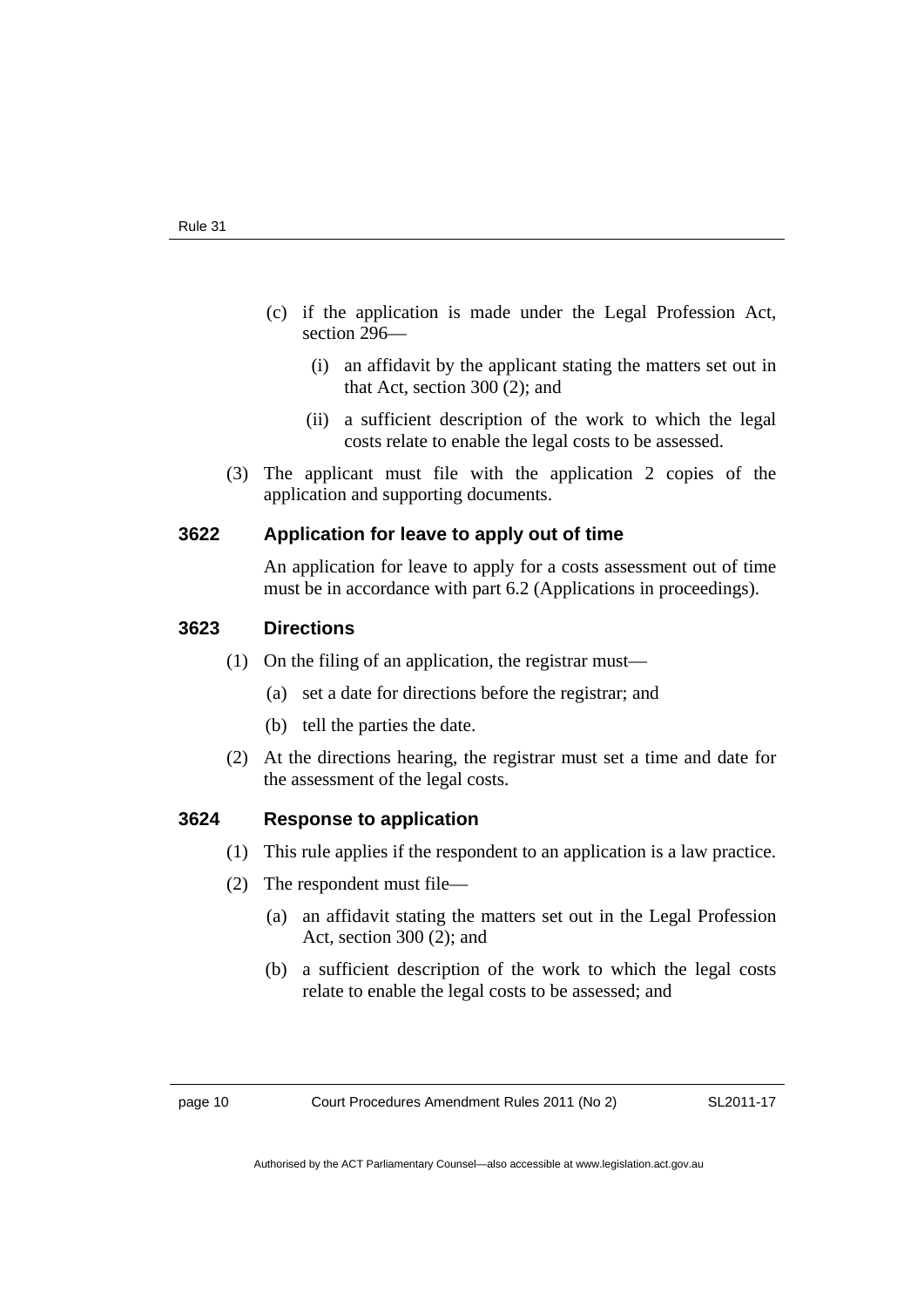- (c) if the legal costs are subject to a costs agreement—a copy of the costs agreement if the applicant has not filed a copy of the agreement; and
- (d) if the legal costs are subject to a retainer—a copy of the retainer if the applicant has not filed a copy of the retainer.

#### **3625 Notice of objections to legal costs**

- (1) The party liable to pay the legal costs may by notice object to all or part of the legal costs.
- (2) A notice of objections must briefly state the reasons for the objection identifying any issue of law or fact that the objector considers the registrar must consider to make a decision in favour of the objector.
- (3) The party liable to pay the legal costs must file the notice of objections and serve a stamped copy on the other party not later than 14 days before the day the legal costs are to be assessed.

#### **32 Rule 4721 (2) (c)**

*omit* 

#### **33 Rule 4721 (3) (l), (m) and (n) and note**

#### *substitute*

- (l) if a court has made a decision in relation to an application for bail by the accused person and the application is a further application for bail—
	- (i) for each previous application for bail—
		- (A) the name of the judge or magistrate who heard the application; and
		- (B) the date the application was made; and

SL2011-17

Court Procedures Amendment Rules 2011 (No 2)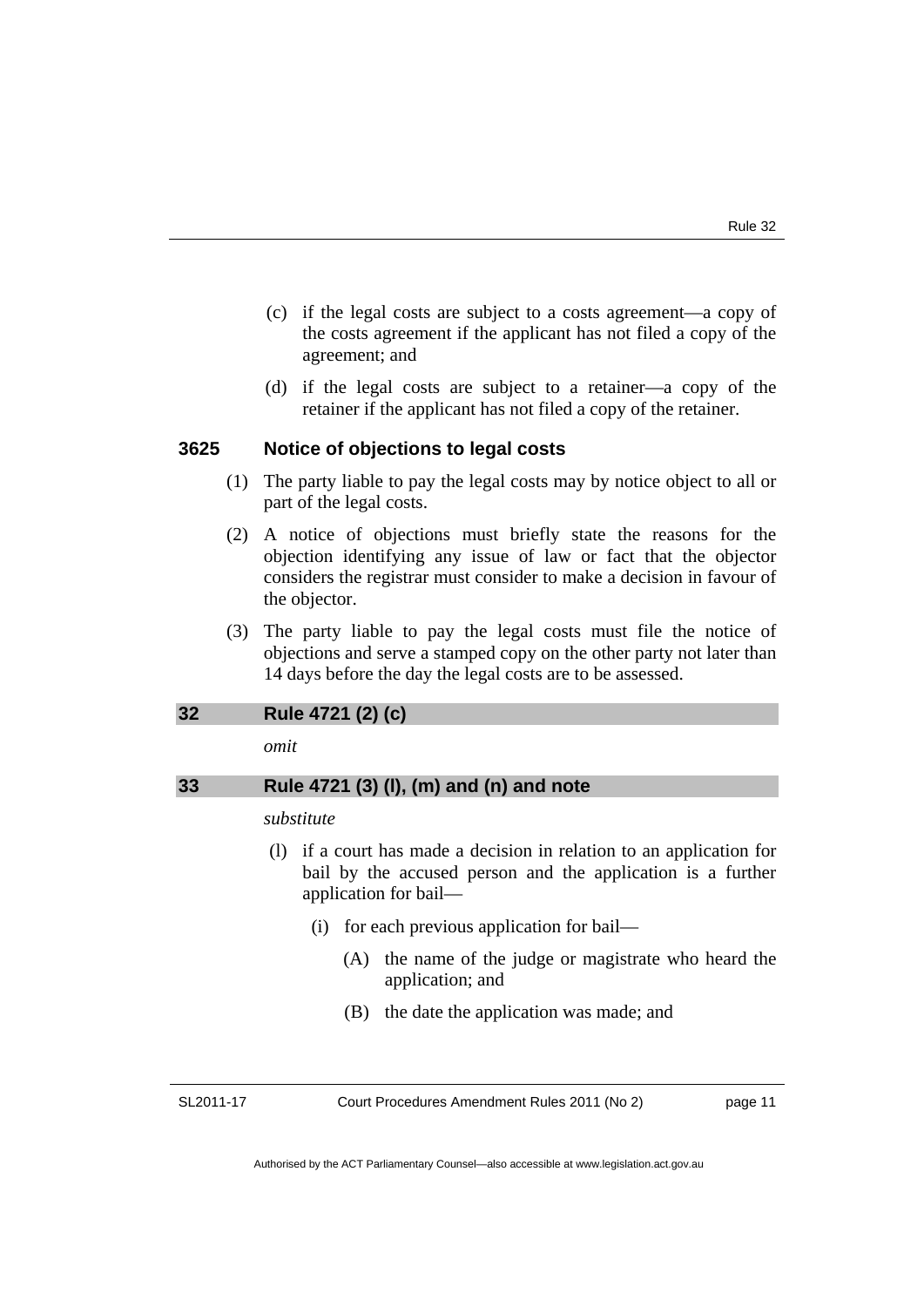- (ii) either—
	- (A) the change in circumstances relevant to the granting of bail since the last application for bail was made; or
	- (B) the fresh evidence or information of relevance to the granting of bail that was unavailable when the last application for bail was made; and
- *Note* See the *Bail Act 1992*, s 20C (Repeat application for bail— Supreme Court).
- (m) if the application is for review of a decision of an authorised officer in relation to bail—
	- (i) the change in circumstances relevant to the granting of bail since the officer's decision was made; or
	- (ii) the fresh evidence or information of relevance to the granting of bail that was unavailable when the officer's decision was made; and
	- *Note* See the *Bail Act 1992*, s 43 (Power of Supreme Court to review decision of authorised officer).
- (n) if the application is for review of a decision of a court in relation to bail—
	- (i) for each previous application for bail—
		- (A) the name of the judge or magistrate who heard the application; and
		- (B) the date the application was made; and
	- (ii) either—
		- (A) a change in circumstances relevant to the granting of bail since the court's decision was made; or

page 12 Court Procedures Amendment Rules 2011 (No 2)

SL2011-17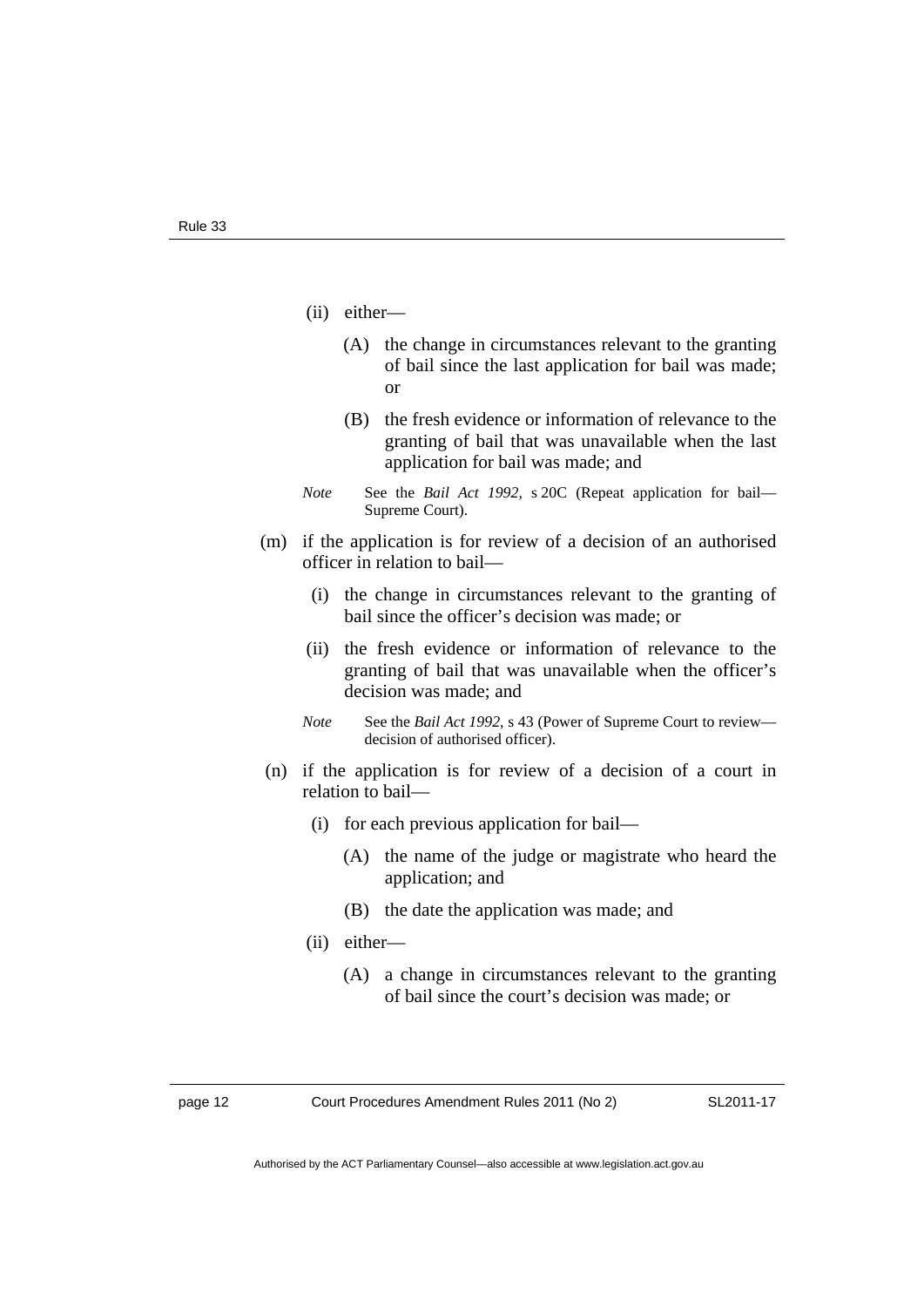- (B) the fresh evidence or information of relevance to the granting of bail that was unavailable when the last application for bail was made; and
- *Note* See the *Bail Act 1992*, s 43A (Power of Supreme Court to review—decision of Magistrates Court or Supreme Court).
- (o) the conditions (if any) on which bail is sought.

#### **34 New rule 4721 (5)**

#### *insert*

 (5) This rule is subject to rule 4723 (Supreme Court application for review of bail by unrepresented accused person).

#### **35 New rule 4723**

*in division 4.3.3, insert* 

#### **4723 Supreme Court application for bail by unrepresented accused person**

- (1) This rule applies if—
	- (a) an accused person is unrepresented; and
	- (b) the person applies for review of bail under the *Bail Act 1992*, section 20B (Power in relation to bail—Supreme Court), section 43 (Power of Supreme Court to review—decision of authorised officer) or section 43A (Power of Supreme Court to review—decision of Magistrates Court or Supreme Court).
- (2) The accused person may apply for bail using a short form of application.
	- *Note 1* Pt 6.2 (Applications in proceedings) also applies to an application under this rule.
	- *Note 2* See approved form 4.9 (Supreme Court application for bail by unrepresented accused person) AF2011-64.

SL2011-17

Court Procedures Amendment Rules 2011 (No 2)

page 13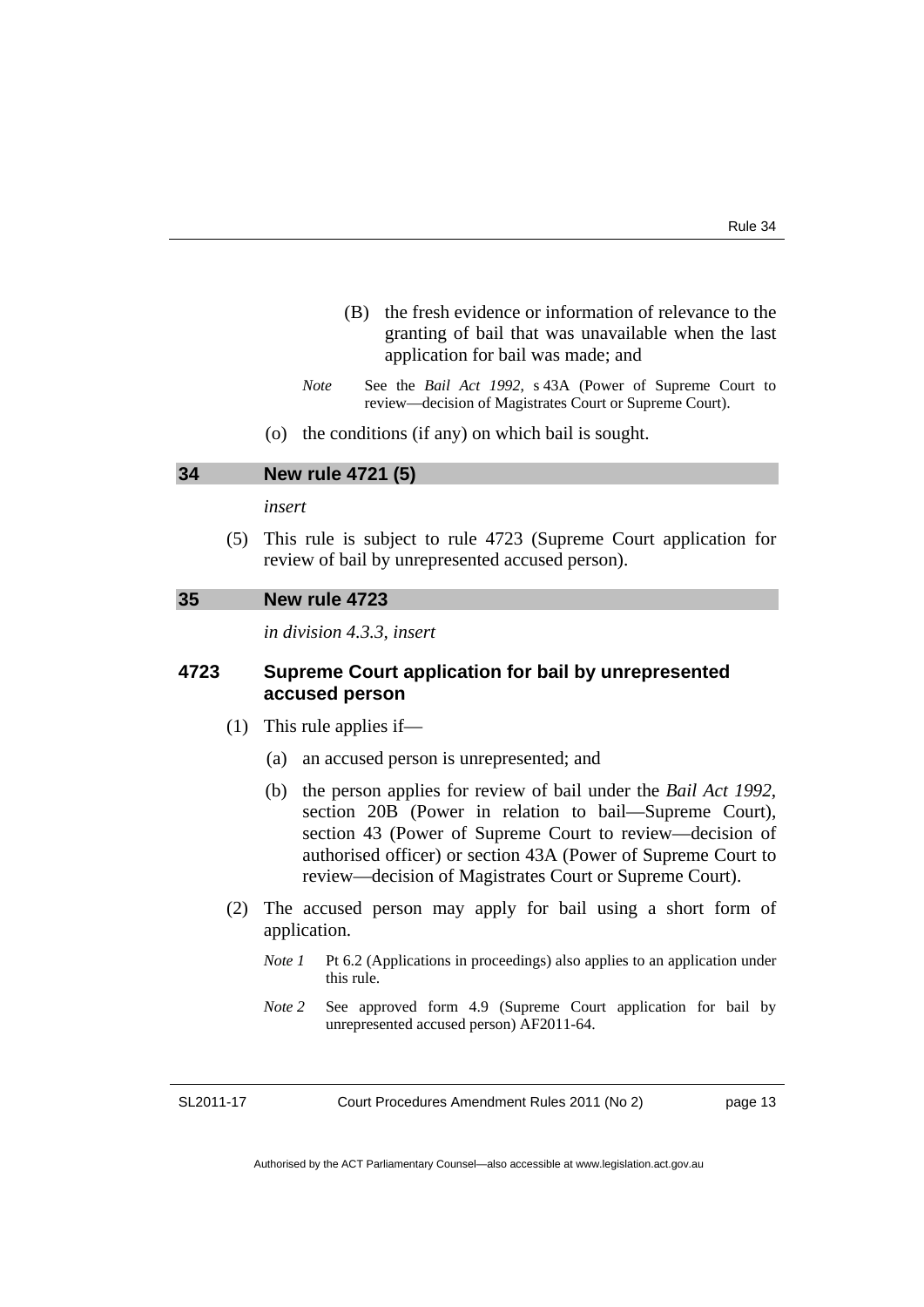(3) The accused person must serve a stamped copy of the application on the director of public prosecutions.

| 36 | <b>Table 5051, item 5</b> |                 |                                                                  |
|----|---------------------------|-----------------|------------------------------------------------------------------|
|    | substitute                |                 |                                                                  |
| 5  | <b>Magistrates Court</b>  | judge or master | Domestic Violence and Protection<br><i>Orders Act 2001, s 79</i> |
|    |                           |                 | Domestic Violence and Protection<br><i>Orders Act 2008, s</i> 97 |
|    |                           |                 | Health Records (Privacy and<br>Access) Act 1997, s 32 (1)        |
|    |                           |                 | Leases (Commercial and Retail)<br>Act 2001, s 155                |
|    |                           |                 | Magistrates Court Act 1930, s 274                                |
|    |                           |                 | Victims of Crime (Financial<br>Assistance) Act 1983, s 61        |

#### **37 Rule 5102 (2)**

*substitute* 

 (2) If the order appealed from is an order of a tribunal other than the ACAT, the tribunal must be included as a respondent to the appeal.

|  | 38 | Rule 6000 (1), note 2 |
|--|----|-----------------------|
|--|----|-----------------------|

#### *substitute*

*Note 2* The Magistrates Court includes the Childrens Court (see *Magistrates Court Act 1930*, s 287)

#### **39 New rule 6250 (3) (g)**

*before the note, insert* 

 (g) under the *Supreme Court Act 1933*, section 55A (Hearing of bail applications).

page 14 Court Procedures Amendment Rules 2011 (No 2)

SL2011-17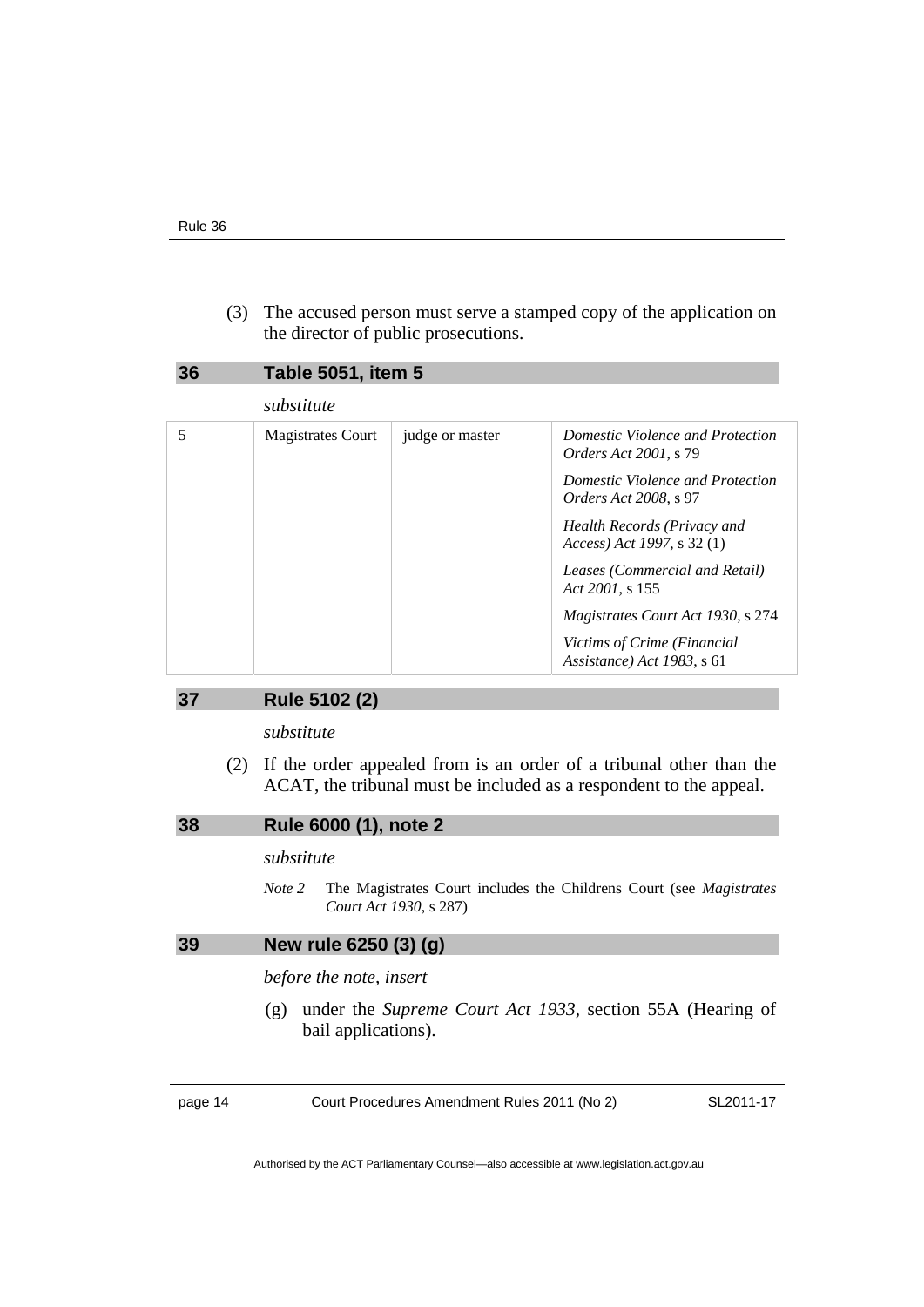| 40 | Rule 6251 (2) (n) to (u)                                            |          |
|----|---------------------------------------------------------------------|----------|
|    | omit                                                                |          |
| 41 | Rule 6300 (1)                                                       |          |
|    | omit                                                                |          |
|    | in the ACT under the <i>Holidays Act 1958</i>                       |          |
| 42 | Rule 6303 (2) (d)                                                   |          |
|    | omit                                                                |          |
| 43 | Schedule 3, table 3.1, new item 4A                                  |          |
|    | insert                                                              |          |
| 4A | Magistrates Court—not less than \$50 000<br>but less than \$250 000 | 1 000.00 |
| 44 | Schedule 3, table 3.2, new item 4A                                  |          |
|    | insert                                                              |          |
| 4A | Magistrates Court—not less than \$50 000<br>but less than \$250 000 | 1 500.00 |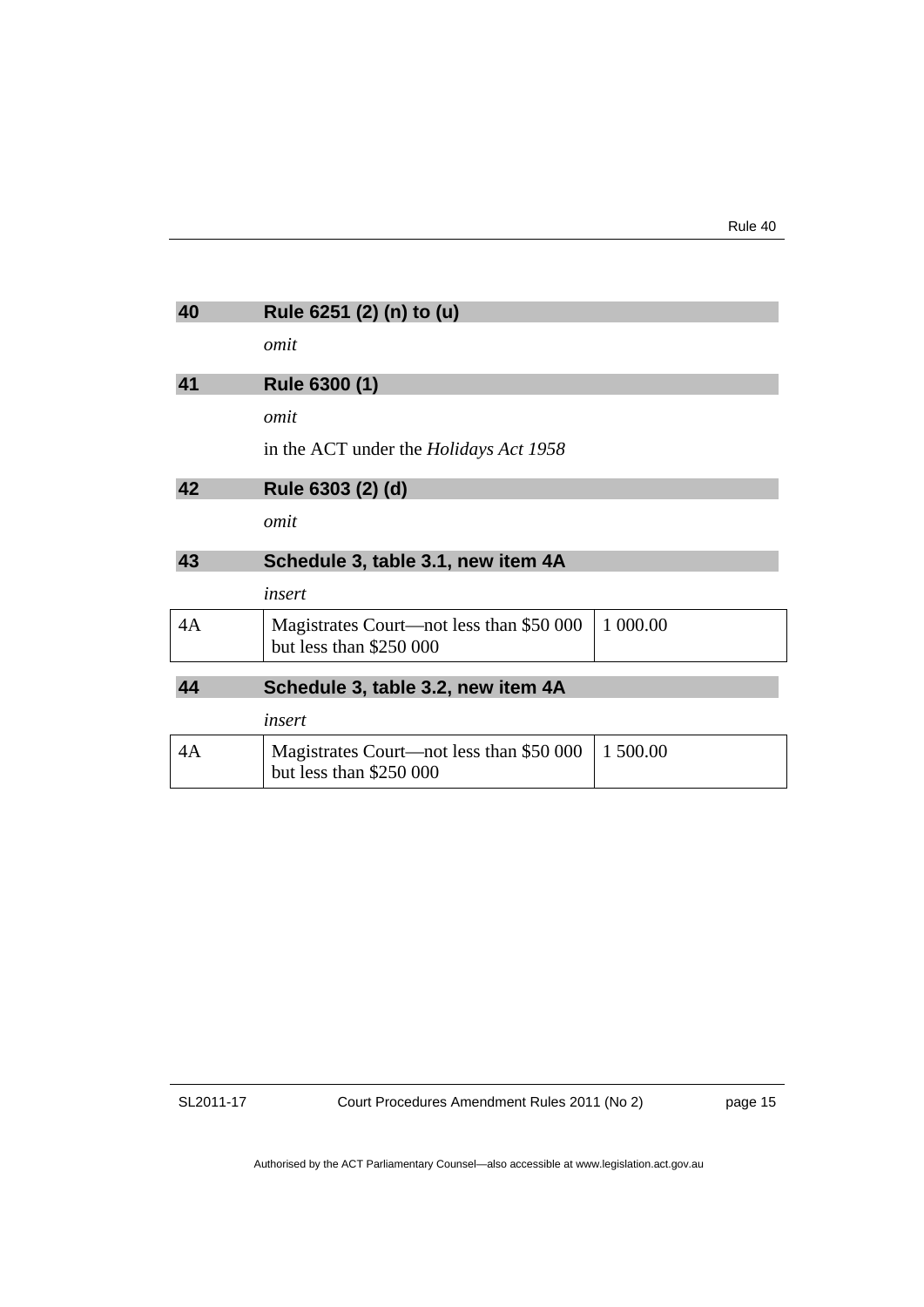### **45 Schedule 4, part 4.2**

*substitute* 

### **Part 4.2 Scale of costs—items**

| column 1              | column <sub>2</sub>                                               |                                                                                                        | column 3    |
|-----------------------|-------------------------------------------------------------------|--------------------------------------------------------------------------------------------------------|-------------|
| item                  | is made                                                           | matter in relation to which charge                                                                     | charge (\$) |
| <b>Division 4.2.1</b> |                                                                   | <b>Instructions</b>                                                                                    |             |
| $\mathbf{1}$          |                                                                   | to sue or defend, to appeal or<br>oppose an appeal                                                     | 158.20      |
| $\overline{2}$        | for statement of claim, petition,<br>special case or counterclaim |                                                                                                        | 158.20      |
| 3                     | for defence                                                       |                                                                                                        | 135.40      |
| 4                     | $for-$                                                            |                                                                                                        | 56.50       |
|                       | (a)                                                               | a reply; or                                                                                            |             |
|                       | (b)                                                               | amending a pleading;<br><b>or</b>                                                                      |             |
|                       | (c)                                                               | a notice claiming<br>contribution or<br>indemnity; or                                                  |             |
|                       | (d)                                                               | a document to be<br>brought into the<br>registrar's office (for<br>example, an account or<br>deed); or |             |
|                       | (e)                                                               | adding parties by order;<br><b>or</b>                                                                  |             |

page 16 Court Procedures Amendment Rules 2011 (No 2)

SL2011-17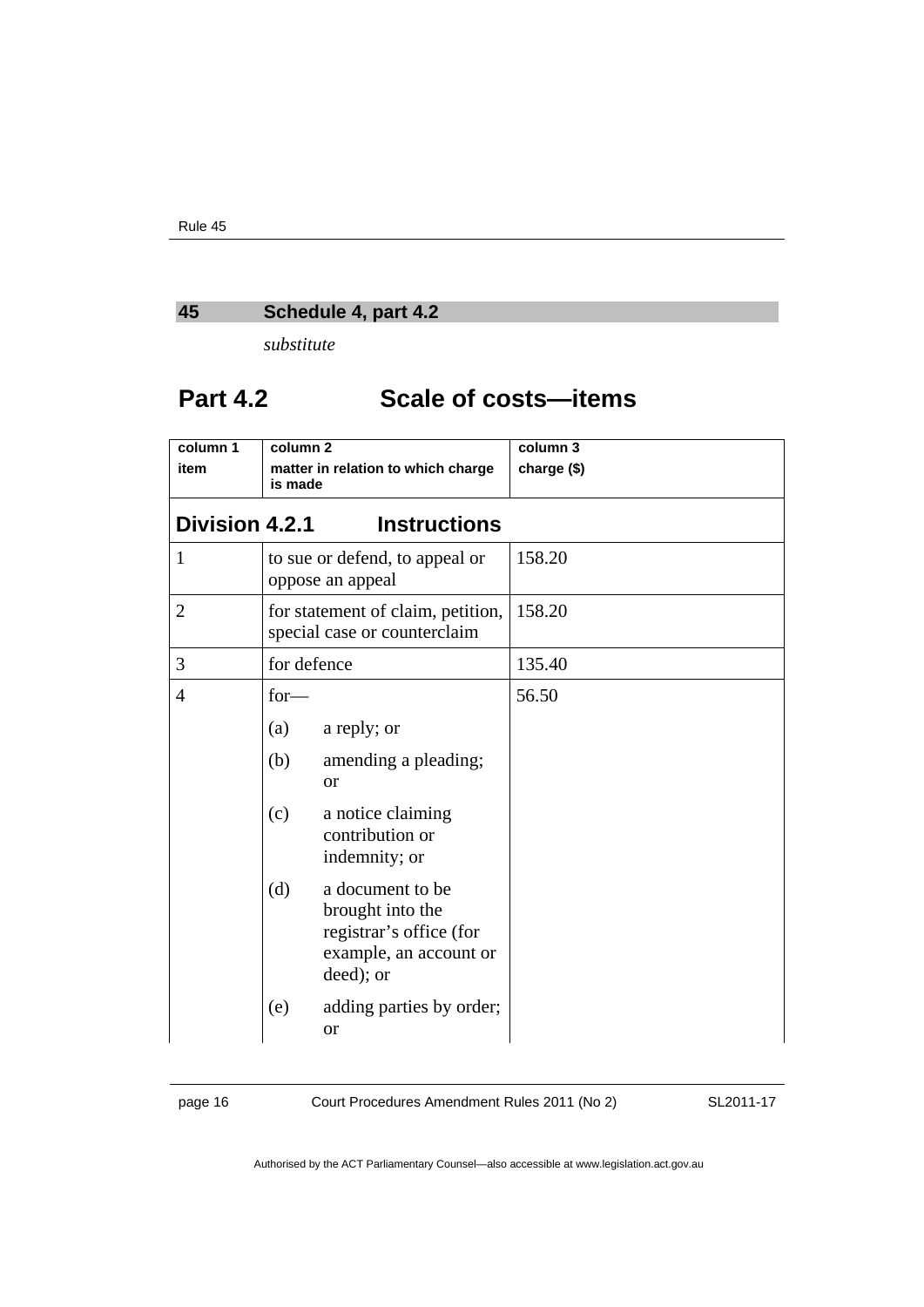| column 1<br>item | column <sub>2</sub><br>matter in relation to which charge<br>is made |                                                                                              | column 3<br>charge (\$) |
|------------------|----------------------------------------------------------------------|----------------------------------------------------------------------------------------------|-------------------------|
|                  | (f)                                                                  | a bond or other deed; or                                                                     |                         |
|                  | (g)                                                                  | retaining counsel,<br>including preparing<br>retainer                                        |                         |
| 5                | $for-$                                                               |                                                                                              | 112.90                  |
|                  | (a)                                                                  | a pleading not<br>otherwise provided for;<br><b>or</b>                                       |                         |
|                  | (b)                                                                  | interrogatories for the<br>examination of a party<br>or witness; or                          |                         |
|                  | (c)                                                                  | an affidavit in answer<br>to interrogatories or<br>other special affidavit;<br><sub>or</sub> |                         |
|                  | (d)                                                                  | disclosure or a list of<br>documents; or                                                     |                         |
|                  | (e)                                                                  | an application for an<br>order that a matter be<br>heard before the Full<br>Court; or        |                         |
|                  | (f)                                                                  | a brief on application in<br>chambers                                                        |                         |

Court Procedures Amendment Rules 2011 (No 2)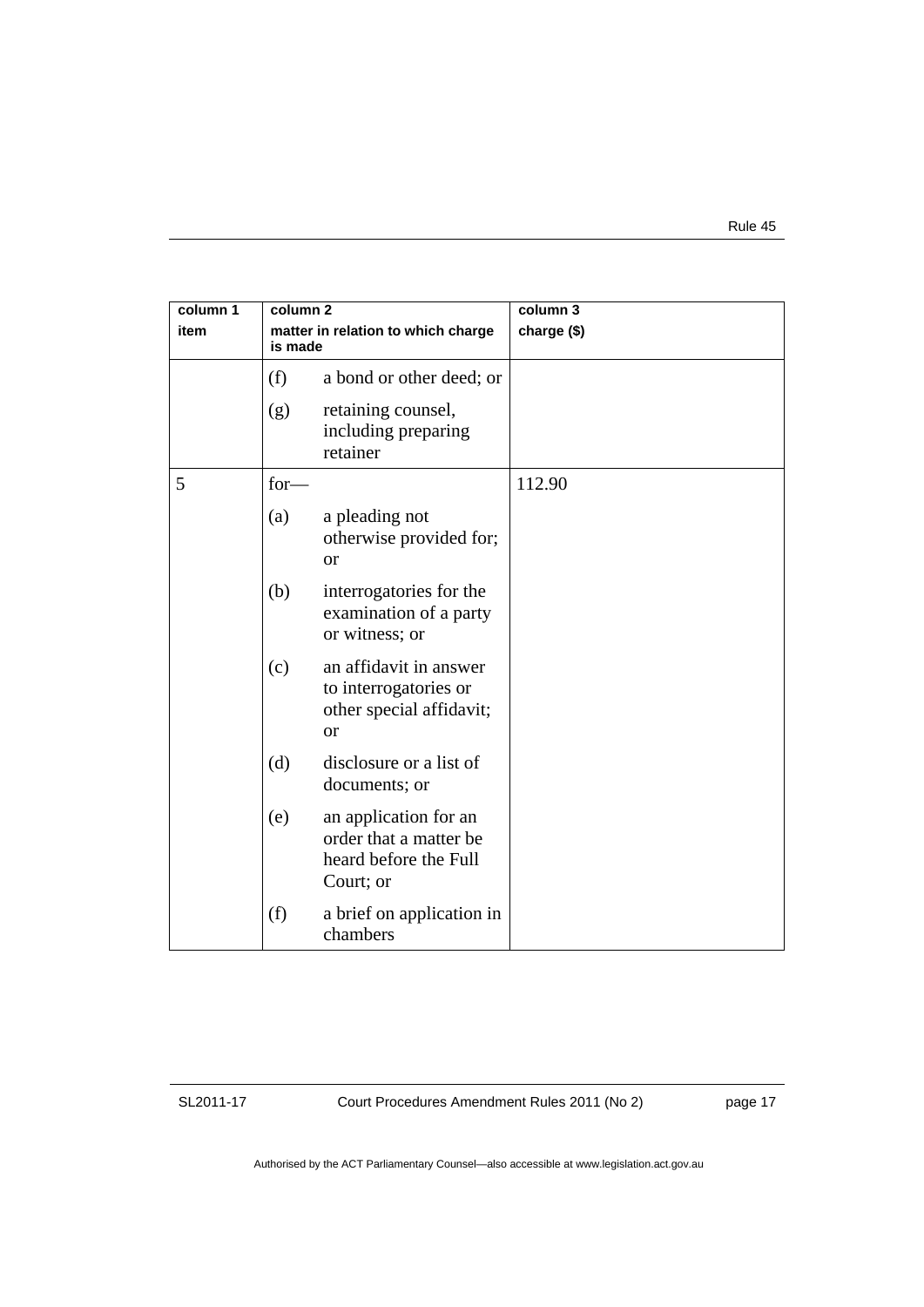| column 1              | column <sub>2</sub>                                                                                         | column 3                                                          |
|-----------------------|-------------------------------------------------------------------------------------------------------------|-------------------------------------------------------------------|
| item                  | matter in relation to which charge<br>is made                                                               | charge (\$)                                                       |
| 6                     | $for-$                                                                                                      | 112.90                                                            |
|                       | (a)<br>an application whether<br>in court, before the<br>registrar or in<br>chambers; or                    |                                                                   |
|                       | (b)<br>opposition to an<br>application; or                                                                  |                                                                   |
|                       | the assessment of a bill<br>(c)<br>of costs                                                                 |                                                                   |
| 7                     | for brief to advise on evidence                                                                             | 101.70                                                            |
| 8                     | $for-$                                                                                                      | 112.90                                                            |
|                       | a statement of facts in<br>(a)<br>an action; or                                                             |                                                                   |
|                       | (b)<br>a request for<br>particulars; or                                                                     |                                                                   |
|                       | particulars<br>(c)                                                                                          |                                                                   |
| 9                     | for brief in preparation for trial                                                                          | the amount the registrar considers<br>appropriate                 |
| <b>Division 4.2.2</b> | <b>Drawing</b>                                                                                              |                                                                   |
| 10                    | for an originating process or<br>counterclaim                                                               | 118.00<br>or, if longer than<br>700 words, 16.70 per<br>100 words |
| 11                    | for any other pleading, a notice<br>claiming contribution or<br>indemnity, or an amendment of<br>a pleading | 79.10<br>or, if longer than<br>400 words, 16.70 per<br>100 words  |

page 18 Court Procedures Amendment Rules 2011 (No 2)

SL2011-17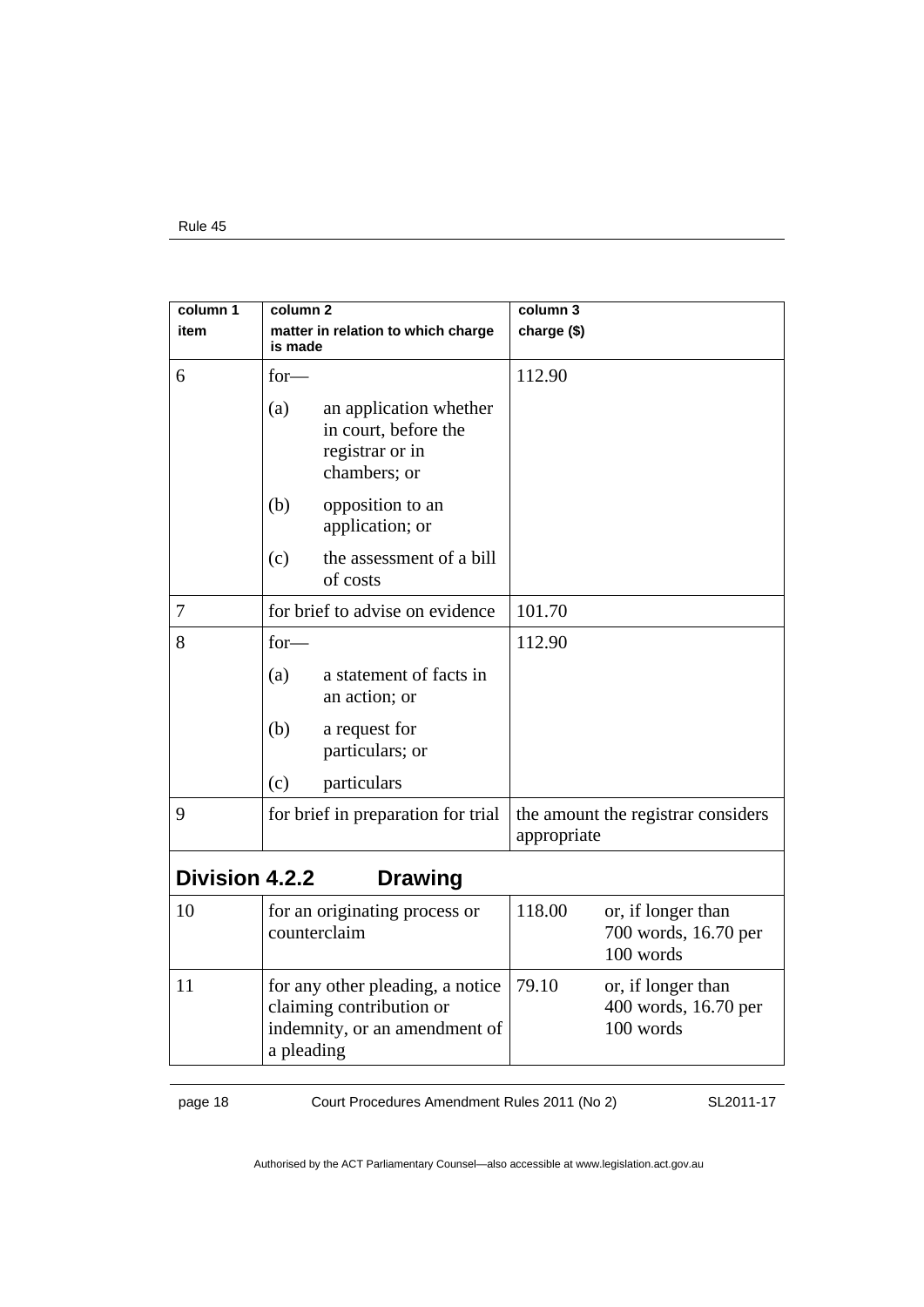| column 1<br>item      | column <sub>2</sub><br>is made | matter in relation to which charge                       | column 3<br>charge (\$) |                                                                         |
|-----------------------|--------------------------------|----------------------------------------------------------|-------------------------|-------------------------------------------------------------------------|
| 12                    | $for-$<br>(a)                  | a notice of an<br>application in a<br>proceeding; or     | 72.40                   | or, if the document is<br>longer than 400 words,<br>16.70 per 100 words |
|                       | (b)                            | a notice to produce<br>documents; or                     |                         |                                                                         |
|                       | (c)                            | a notice to admit facts;<br><b>or</b>                    |                         |                                                                         |
|                       | (d)                            | a special case; or                                       |                         |                                                                         |
|                       | (e)                            | interrogatories; or                                      |                         |                                                                         |
|                       | (f)                            | a special affidavit; or                                  |                         |                                                                         |
|                       | (g)                            | a brief (including<br>observations)                      |                         |                                                                         |
| 13                    |                                | a formal affidavit, including an<br>affidavit of service | 39.70                   |                                                                         |
| 14                    |                                | any other document                                       | 31.30                   | or, if longer than<br>100 words, 18.60 per<br>100 words                 |
| <b>Division 4.2.3</b> |                                | <b>Engrossing</b>                                        |                         |                                                                         |
| 15                    |                                | of a document                                            | 4.90                    | per 100 words                                                           |

Court Procedures Amendment Rules 2011 (No 2)

page 19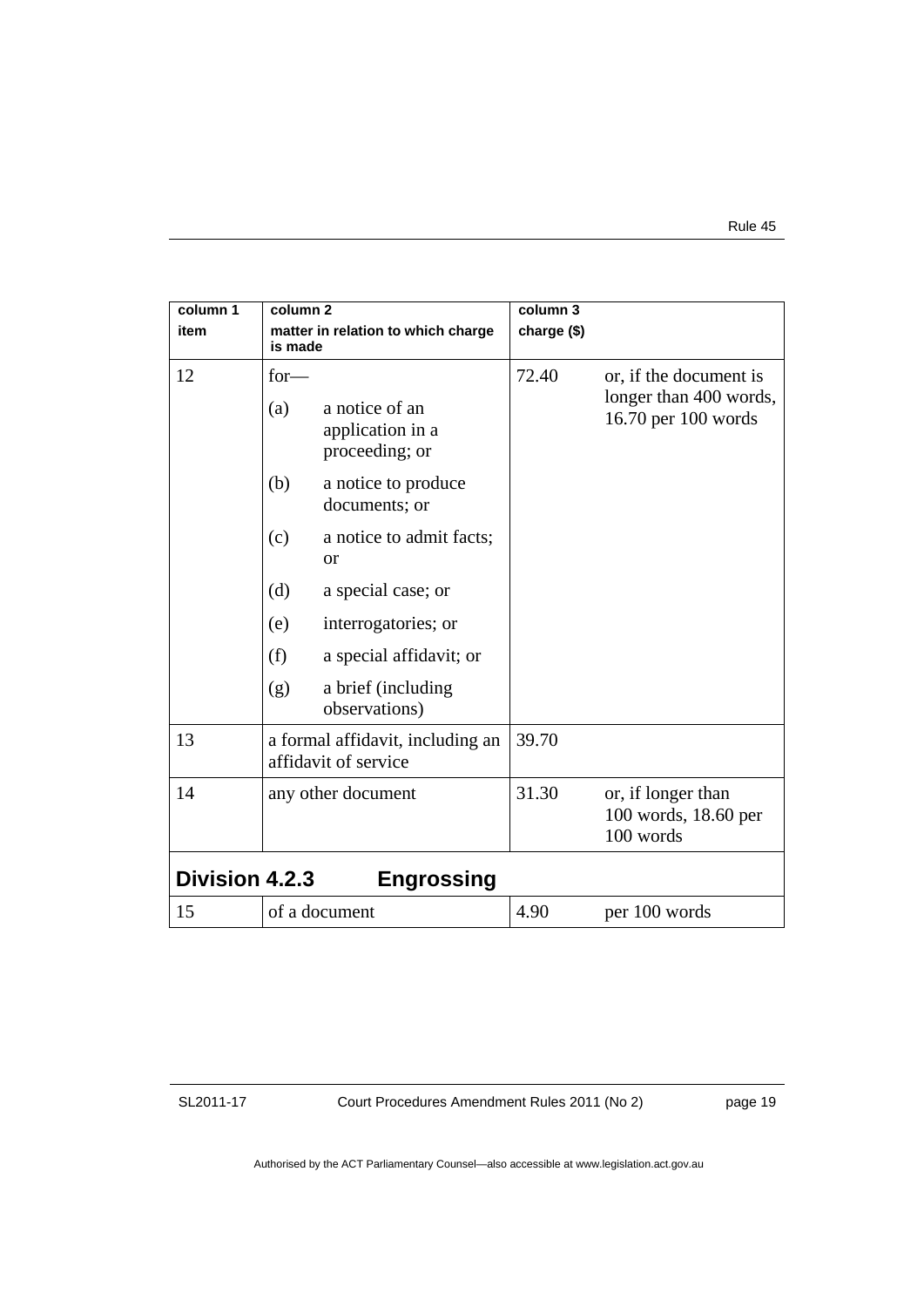| column 1<br>item      | column <sub>2</sub><br>is made                         | matter in relation to which charge                                       | column 3<br>charge (\$) |                                              |
|-----------------------|--------------------------------------------------------|--------------------------------------------------------------------------|-------------------------|----------------------------------------------|
| <b>Division 4.2.4</b> |                                                        | <b>Copies</b>                                                            |                         |                                              |
| 16                    |                                                        | of any document, or of<br>multiple documents copied at<br>the same time- |                         |                                              |
|                       | (a)                                                    | for each of the first<br>10 copies; or                                   | 3.10                    | per page                                     |
|                       | (b)                                                    | for each additional<br>copy up to 100 copies;<br><sub>or</sub>           | 1.40                    | per page                                     |
|                       | (c)                                                    | for each additional<br>copy over 100 copies                              | 0.50                    | per page                                     |
| Division 4.2.5        |                                                        | <b>Perusal</b>                                                           |                         |                                              |
| 17                    | $of$ —                                                 |                                                                          | 55.70                   | or, if the document is                       |
|                       | (a)                                                    | an originating process;<br><sub>or</sub>                                 |                         | longer than 800 words,<br>6.30 per 100 words |
|                       | (b)                                                    | a pleading; or                                                           |                         |                                              |
|                       | (c)                                                    | an application in a<br>proceeding; or                                    |                         |                                              |
|                       | (d)                                                    | interrogatories; or                                                      |                         |                                              |
|                       | (e)                                                    | a special case; or                                                       |                         |                                              |
|                       | (f)                                                    | a notice to admit                                                        |                         |                                              |
| 18                    | of any other document, if it is<br>necessary to peruse |                                                                          | 6.30                    | per 100 words                                |

page 20 Court Procedures Amendment Rules 2011 (No 2)

SL2011-17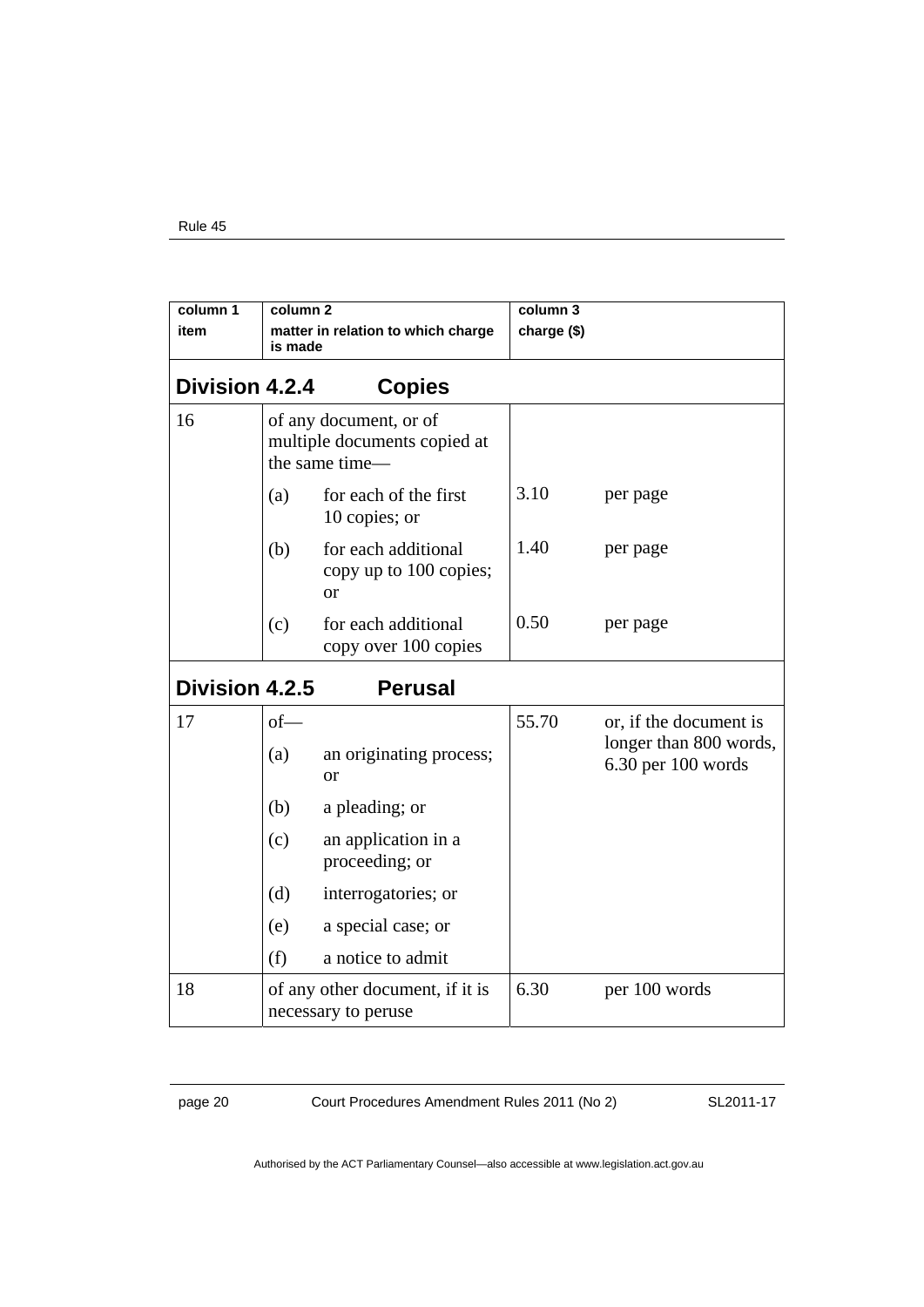| column 1<br>item      | column 2<br>matter in relation to which charge<br>is made                                                                                                                                                                           | column 3<br>charge (\$)                                                                                                   |
|-----------------------|-------------------------------------------------------------------------------------------------------------------------------------------------------------------------------------------------------------------------------------|---------------------------------------------------------------------------------------------------------------------------|
| 19                    | of a document by scanning it,<br>if it is not necessary to peruse                                                                                                                                                                   | 6.20<br>or, if the document has<br>more than 10 pages,<br>the additional amount<br>the registrar considers<br>appropriate |
| <b>Division 4.2.6</b> | <b>Attendances</b>                                                                                                                                                                                                                  |                                                                                                                           |
| 20                    | for personal service, if<br>necessary, of 1 or more<br>documents at the same time                                                                                                                                                   | 84.50                                                                                                                     |
| 21                    | for service of 1 or more<br>documents at the same time—<br>at the office of a<br>(a)<br>solicitor on the record<br>or the address for<br>service of a party; or<br>(b)<br>by post; or<br>(c)<br>made through a<br>document exchange | 34.10                                                                                                                     |

Court Procedures Amendment Rules 2011 (No 2)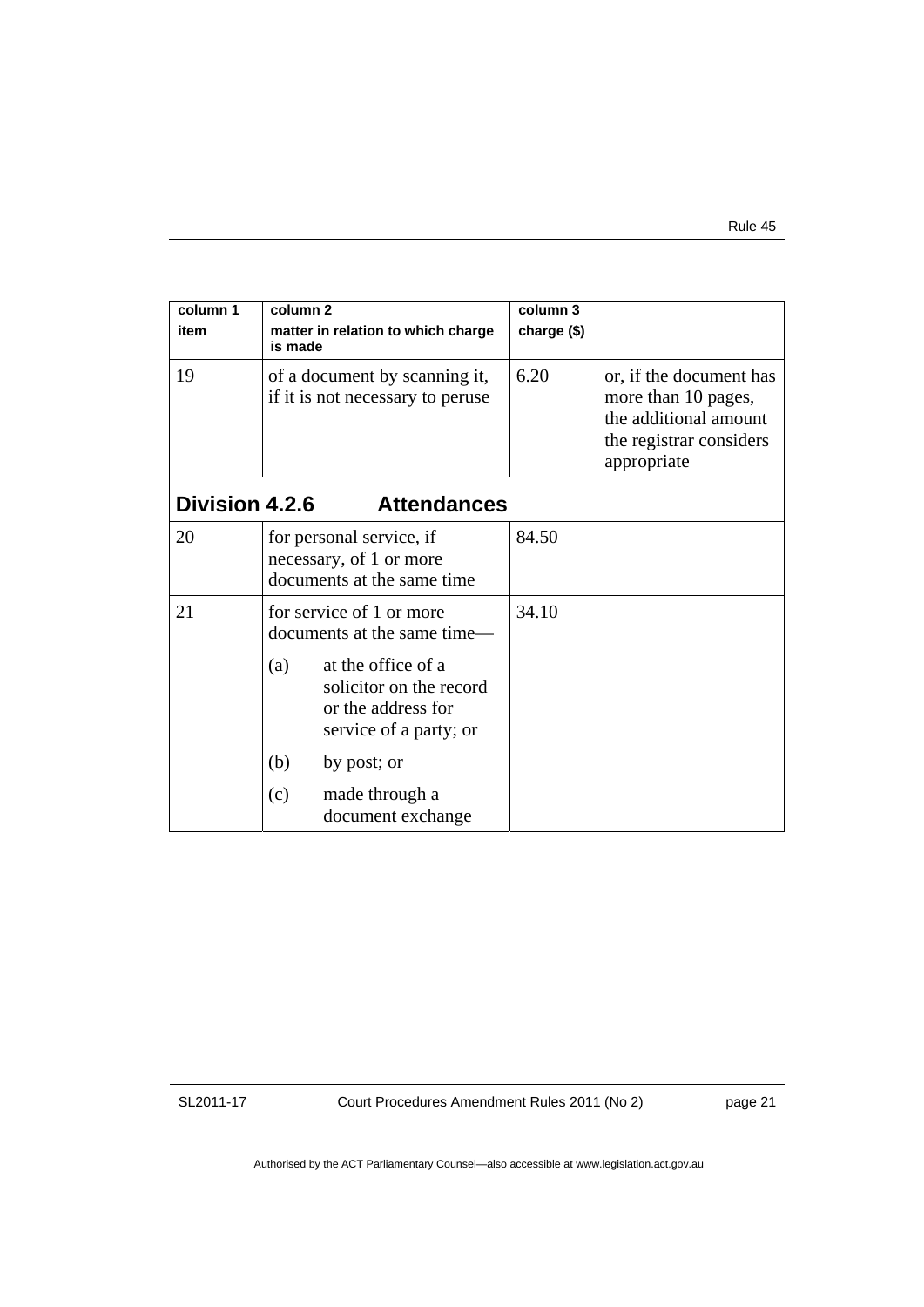| column 1<br>item | column <sub>2</sub><br>matter in relation to which charge<br>is made                                                                                                                                   |                                                                                                                                          | column 3<br>charge (\$) |          |  |
|------------------|--------------------------------------------------------------------------------------------------------------------------------------------------------------------------------------------------------|------------------------------------------------------------------------------------------------------------------------------------------|-------------------------|----------|--|
| 22               | by a solicitor, necessarily or<br>properly engaged, if the<br>solicitor holds an unrestricted<br>practising certificate or has<br>been the holder of a practising<br>certificate for at least 2 years- |                                                                                                                                          | 225.80                  | per hour |  |
|                  | (a)                                                                                                                                                                                                    | to instruct counsel; or                                                                                                                  |                         |          |  |
|                  | (b)                                                                                                                                                                                                    | on assessment of a bill<br>of costs or other matter;<br><b>or</b>                                                                        |                         |          |  |
|                  | (c)                                                                                                                                                                                                    | at conference with<br>counsel; or                                                                                                        |                         |          |  |
|                  | (d)                                                                                                                                                                                                    | on a view; or                                                                                                                            |                         |          |  |
|                  | (e)                                                                                                                                                                                                    | on witness or other<br>person; or                                                                                                        |                         |          |  |
|                  | (f)                                                                                                                                                                                                    | to produce a document;<br>or                                                                                                             |                         |          |  |
|                  | (g)                                                                                                                                                                                                    | to inspect a document,<br>if the registrar is<br>satisfied there were<br>appropriate and<br>sufficient reasons for<br>the inspection; or |                         |          |  |
|                  | (h)                                                                                                                                                                                                    | to prepare appeal<br>papers                                                                                                              |                         |          |  |

page 22 Court Procedures Amendment Rules 2011 (No 2)

SL2011-17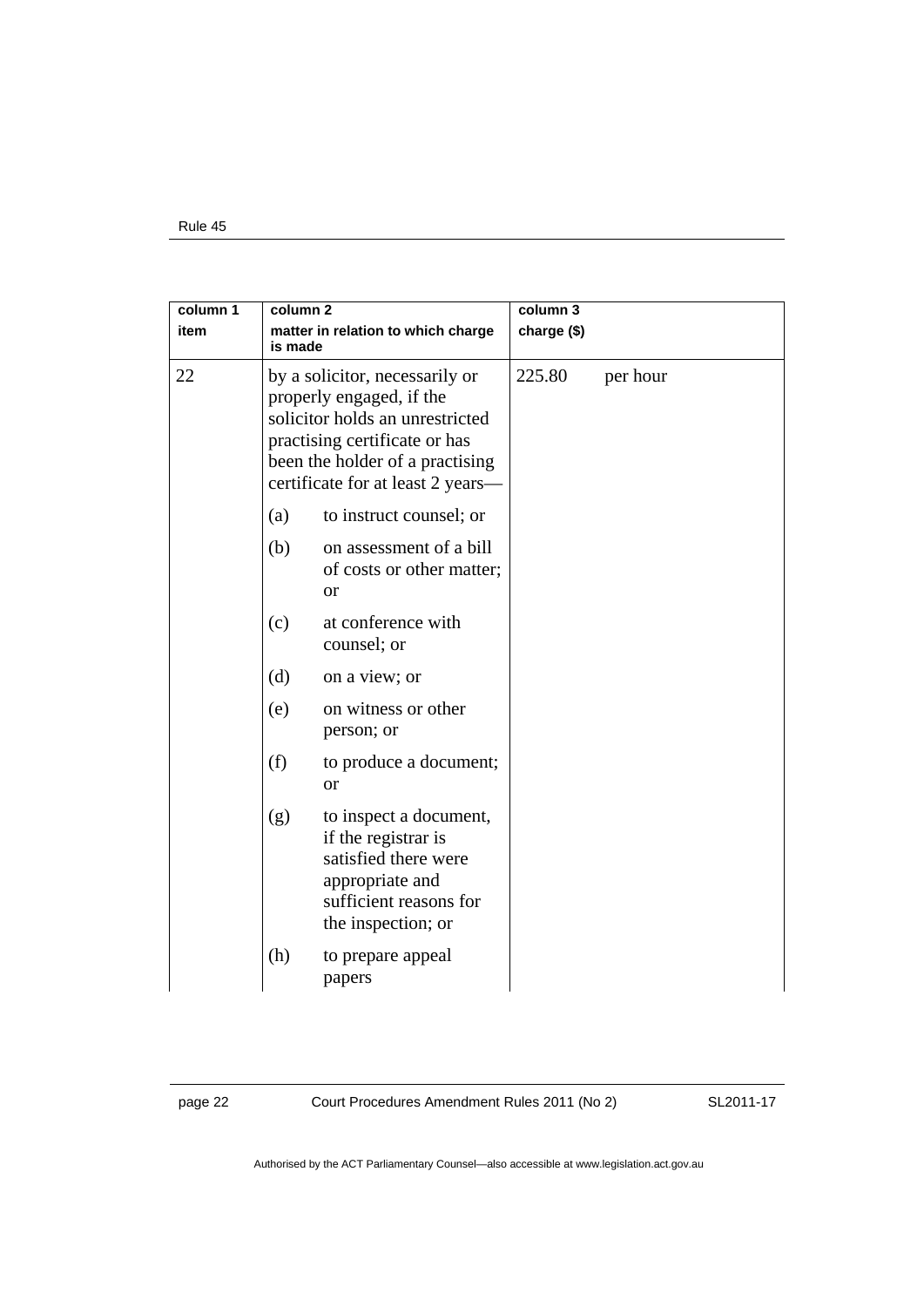| column 1<br>item |                                                                                                          | column 3<br>column <sub>2</sub><br>matter in relation to which charge<br>charge (\$)<br>is made                                          |        |          |
|------------------|----------------------------------------------------------------------------------------------------------|------------------------------------------------------------------------------------------------------------------------------------------|--------|----------|
| 23               | by a solicitor, necessarily or<br>properly engaged, other than a<br>solicitor mentioned in<br>item $22-$ |                                                                                                                                          | 158.20 | per hour |
|                  | (a)                                                                                                      | to instruct counsel; or                                                                                                                  |        |          |
|                  | (b)                                                                                                      | on assessment of a bill<br>of costs or other matter;<br><b>or</b>                                                                        |        |          |
|                  | (c)                                                                                                      | at conference with<br>counsel; or                                                                                                        |        |          |
|                  | (d)                                                                                                      | on a view; or                                                                                                                            |        |          |
|                  | (e)                                                                                                      | on witness or other<br>person; or                                                                                                        |        |          |
|                  | (f)                                                                                                      | to produce a document;<br><sub>or</sub>                                                                                                  |        |          |
|                  | (g)                                                                                                      | to inspect a document,<br>if the registrar is<br>satisfied there were<br>appropriate and<br>sufficient reasons for<br>the inspection; or |        |          |
|                  | (h)                                                                                                      | to prepare appeal<br>papers                                                                                                              |        |          |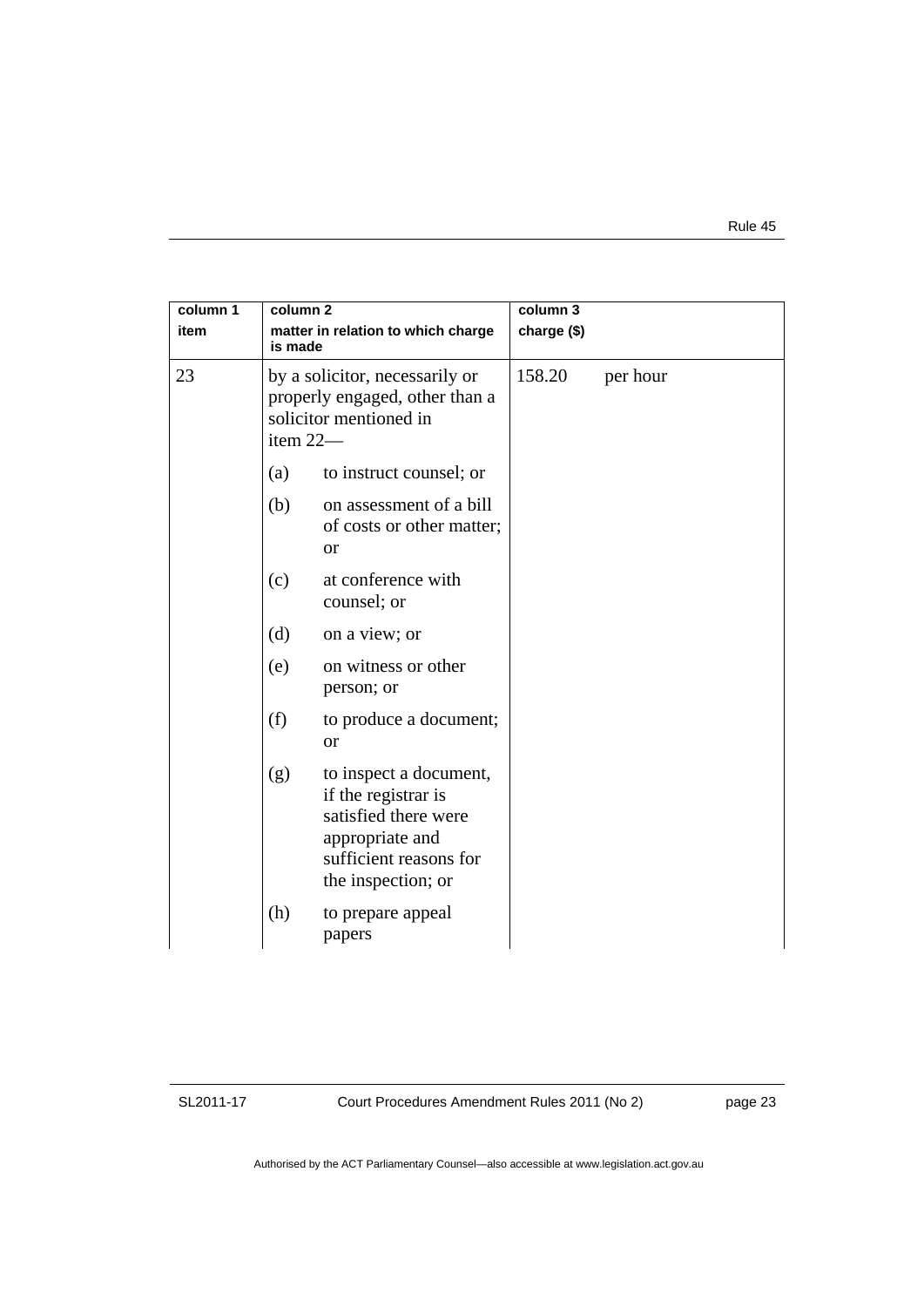| column 1<br>item | column <sub>2</sub><br>matter in relation to which charge<br>is made |                                                                                                                                          | column 3<br>charge (\$) |          |
|------------------|----------------------------------------------------------------------|------------------------------------------------------------------------------------------------------------------------------------------|-------------------------|----------|
| 24               | by a clerk, necessarily or<br>properly engaged—                      |                                                                                                                                          | 79.00                   | per hour |
|                  | (a)                                                                  | to instruct counsel; or                                                                                                                  |                         |          |
|                  | (b)                                                                  | on assessment of a bill<br>of costs or other matter;<br><b>or</b>                                                                        |                         |          |
|                  | (c)                                                                  | at conference with<br>counsel; or                                                                                                        |                         |          |
|                  | (d)                                                                  | on a view; or                                                                                                                            |                         |          |
|                  | (e)                                                                  | on witness or other<br>person; or                                                                                                        |                         |          |
|                  | (f)                                                                  | to produce a document;<br><b>or</b>                                                                                                      |                         |          |
|                  | (g)                                                                  | to inspect a document,<br>if the registrar is<br>satisfied there were<br>appropriate and<br>sufficient reasons for<br>the inspection; or |                         |          |
|                  | (h)                                                                  | to prepare appeal<br>papers                                                                                                              |                         |          |

page 24 Court Procedures Amendment Rules 2011 (No 2)

SL2011-17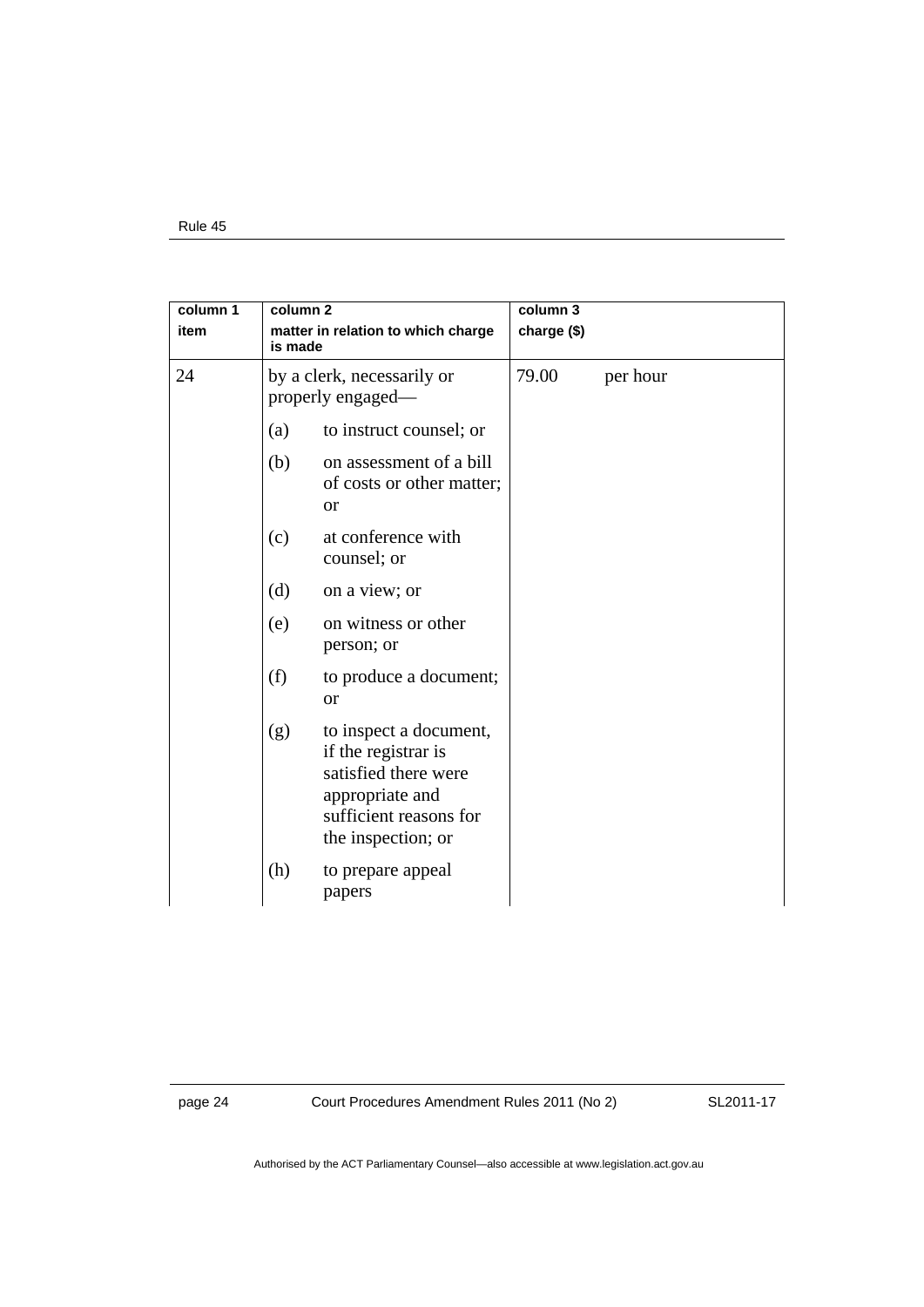| column 1<br>item | column 2<br>matter in relation to which charge<br>is made                                                                                                                           | column 3<br>charge (\$)       |  |
|------------------|-------------------------------------------------------------------------------------------------------------------------------------------------------------------------------------|-------------------------------|--|
| 25               | other than an attendance<br>already mentioned, in court or<br>any hearing without counsel—                                                                                          |                               |  |
|                  | by a solicitor holding<br>(a)<br>an unrestricted<br>practising certificate, or<br>a solicitor who has been<br>the holder of a<br>practising certificate for<br>at least 2 years; or | 338.60<br>per hour            |  |
|                  | by any other solicitor<br>(b)                                                                                                                                                       | 237.10<br>per hour            |  |
| 26               | by a solicitor involving a high<br>degree of skill and<br>responsibility                                                                                                            | 338.60<br>per hour            |  |
| 27               | in court or chambers or before<br>the registrar—                                                                                                                                    | 90.30<br>or $225.80$ per hour |  |
|                  | to take a reserved<br>(a)<br>judgment; or                                                                                                                                           |                               |  |
|                  | (b)<br>to mention a matter; or                                                                                                                                                      |                               |  |
|                  | for an adjournment; or<br>(c)                                                                                                                                                       |                               |  |
|                  | (d)<br>for settling the terms of<br>and entering orders; or                                                                                                                         |                               |  |
|                  | for another reason<br>(e)                                                                                                                                                           |                               |  |

Court Procedures Amendment Rules 2011 (No 2)

page 25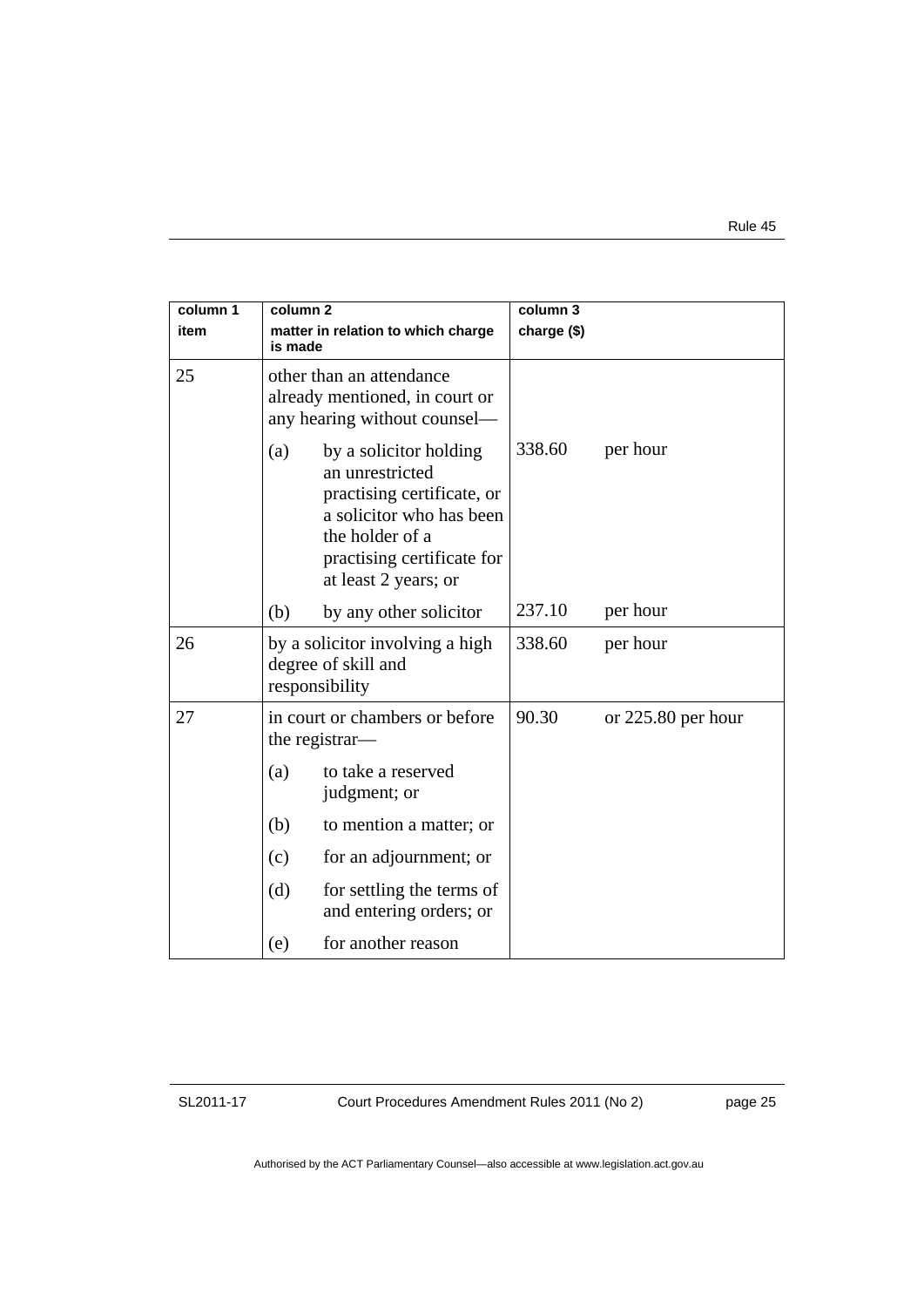| column 1 | column <sub>2</sub>                                                                                                       | column 3                              |
|----------|---------------------------------------------------------------------------------------------------------------------------|---------------------------------------|
| item     | matter in relation to which charge<br>is made                                                                             | charge (\$)                           |
| 28       | at the registry or other office or<br>place for-                                                                          | 28.00                                 |
|          | filing, delivering, or<br>(a)<br>collecting a document;<br>or                                                             |                                       |
|          | (b)<br>a purpose not involving<br>the exercise of legal<br>skill or knowledge                                             |                                       |
| 29       | formal telephone attendance                                                                                               | 28.00                                 |
| 30       | telephone attendance leaving<br>message only                                                                              | 14.00                                 |
| 31       | any other attendance by a<br>solicitor (including travelling<br>and waiting time and including<br>a telephone attendance) | 45.20<br>or 56.50 per quarter<br>hour |
| 32       | any other attendance by a clerk<br>(including travelling and<br>waiting time and including a<br>telephone attendance)     | 28.00<br>or 19.70 per quarter<br>hour |

page 26 Court Procedures Amendment Rules 2011 (No 2)

SL2011-17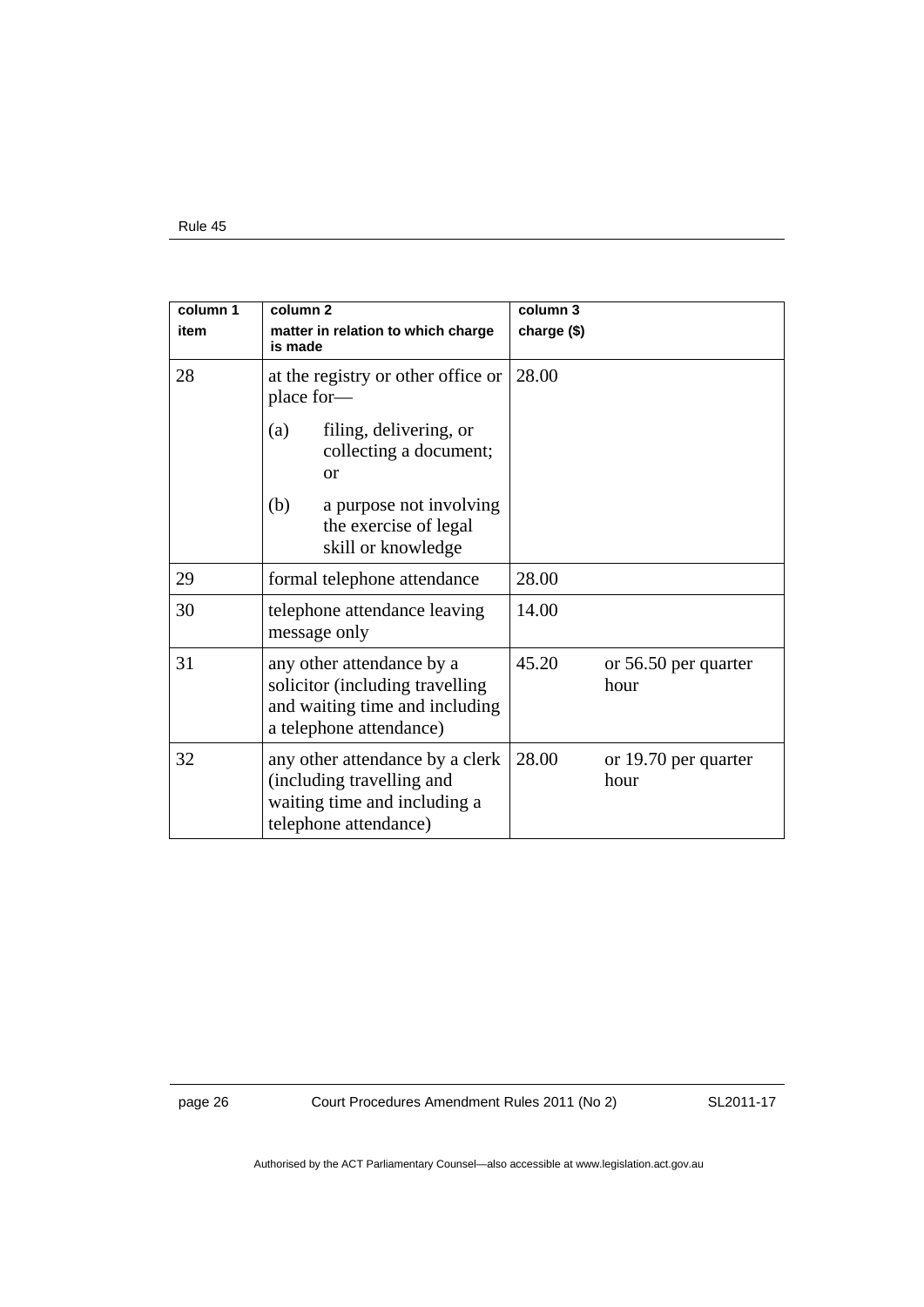| column 1              | $\overline{\text{column 2}}$                                                                                                                                               | column 3                                                                                                                                                                          |  |
|-----------------------|----------------------------------------------------------------------------------------------------------------------------------------------------------------------------|-----------------------------------------------------------------------------------------------------------------------------------------------------------------------------------|--|
| item                  | matter in relation to which charge<br>is made                                                                                                                              | charge (\$)                                                                                                                                                                       |  |
| 33                    | if the registrar is satisfied, in<br>relation to travel, that the<br>purpose of the journey could<br>not have been satisfactorily<br>accomplished by an agent and<br>that- |                                                                                                                                                                                   |  |
|                       | (a)<br>a solicitor has been<br>necessarily absent from<br>the place where the<br>solicitor carries on<br>practice; or                                                      | an allowance (in addition to<br>reasonable travelling expenses),<br>for each day (other than Saturdays<br>and Sundays) that the solicitor is<br>absent, of not more than 1 318.20 |  |
|                       | a clerk has attended in<br>(b)<br>place of the solicitor                                                                                                                   | an allowance (in addition to<br>reasonable travelling expenses),<br>for each day (other than Saturdays<br>and Sundays) that the clerk is<br>absent, of not more than 338.60       |  |
| <b>Division 4.2.7</b> | <b>Letters</b>                                                                                                                                                             |                                                                                                                                                                                   |  |
| 34                    | ordinary letter                                                                                                                                                            | 39.20<br>or $19.10$ per $100$ words                                                                                                                                               |  |
| 35                    | special letter                                                                                                                                                             | 65.10<br>or $19.10$ per $100$ words                                                                                                                                               |  |
| 36                    | formal letter-short letter,<br>without legal content                                                                                                                       | 19.00                                                                                                                                                                             |  |
| 37                    | circular letters after the first                                                                                                                                           | 8.60                                                                                                                                                                              |  |
| 38                    | fax copy or telex, including<br>attendance to send                                                                                                                         | 44.50                                                                                                                                                                             |  |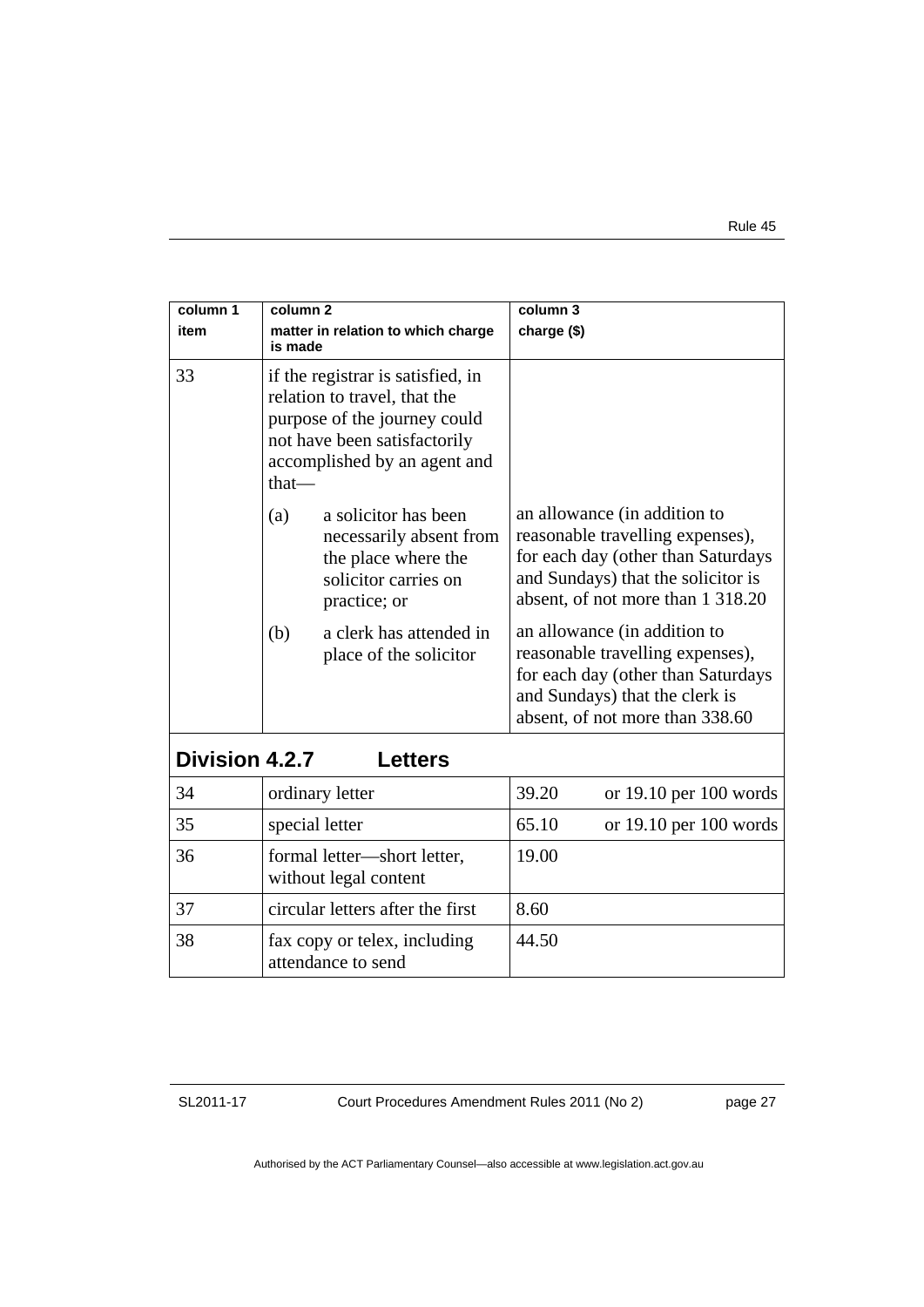| column 1       | column 2                                                                                                                                                                          |                                                                                                    | column 3    |          |
|----------------|-----------------------------------------------------------------------------------------------------------------------------------------------------------------------------------|----------------------------------------------------------------------------------------------------|-------------|----------|
| item           | is made                                                                                                                                                                           | matter in relation to which charge                                                                 | charge (\$) |          |
| 39             | receiving and filing any<br>incoming letter, other than a<br>letter received by email<br>(postage and transmission fees<br>properly incurred may be<br>claimed as a disbursement) |                                                                                                    | 11.80       |          |
| 40             | receiving, printing and filing<br>incoming letter received by<br>email                                                                                                            |                                                                                                    | 12.70       |          |
| 41             | time-                                                                                                                                                                             | printing any attachment to an<br>email, or multiple attachments<br>to an email printed at the same |             |          |
|                | (a)                                                                                                                                                                               | for each of the first<br>10 pages; or                                                              | 3.10        | per page |
|                | (b)                                                                                                                                                                               | for each additional page<br>up to 100 copies; or                                                   | 1.40        | per page |
|                | (c)                                                                                                                                                                               | for each additional page<br>over 100 copies                                                        | 0.50        | per page |
| Division 4.2.8 |                                                                                                                                                                                   | <b>Witness expenses</b>                                                                            |             |          |
| 42             | a witness called because of the<br>witness's professional,<br>scientific or other special skill<br>or knowledge                                                                   |                                                                                                    | 1 107.50    | per day  |
| 43             | a witness called other than<br>because of the witness's<br>professional, scientific or other<br>special skill or knowledge                                                        |                                                                                                    | 116.90      | per day  |

page 28 Court Procedures Amendment Rules 2011 (No 2)

SL2011-17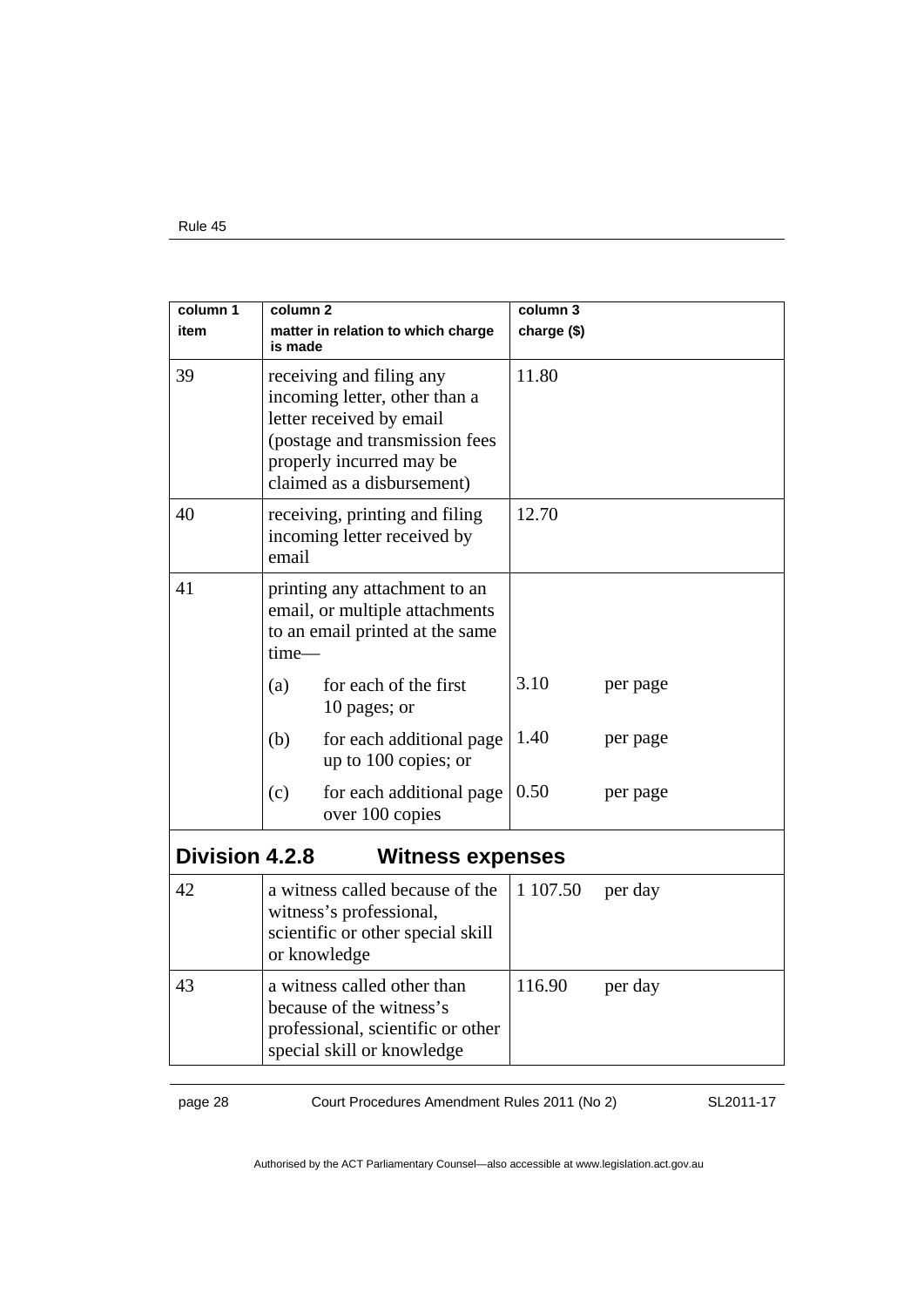| column 1<br>item      | column <sub>2</sub><br>matter in relation to which charge<br>is made                                                                          | column 3<br>charge (\$)                                                                                                                     |
|-----------------------|-----------------------------------------------------------------------------------------------------------------------------------------------|---------------------------------------------------------------------------------------------------------------------------------------------|
| 44                    | a witness paid in the witness's<br>occupation by wages, salary or<br>fees                                                                     | the amount lost by attendance at<br><b>court</b>                                                                                            |
| 45                    | a witness qualifying to give<br>skilled evidence                                                                                              | the additional amount the registrar<br>considers reasonable and properly<br>incurred and paid                                               |
| 46                    | if the witness lives more than<br>50km from the court                                                                                         | the additional amount the registrar<br>considers reasonable for the actual<br>cost of travel, and for<br>accommodation and meals            |
| 47                    | attendance at court by a<br>witness acting as an expert in<br>assisting counsel or a solicitor<br>for a period during the trial or<br>hearing | the amount the registrar considers<br>appropriate (but not affecting the<br>existing practice of allowing<br>qualifying fees for witnesses) |
| <b>Division 4.2.9</b> | <b>Disbursements</b>                                                                                                                          |                                                                                                                                             |
| 48                    | all court fees, counsel's fees<br>and other fees and payments                                                                                 | allowed to the extent that they<br>have been properly and reasonably<br>incurred and paid                                                   |

Court Procedures Amendment Rules 2011 (No 2)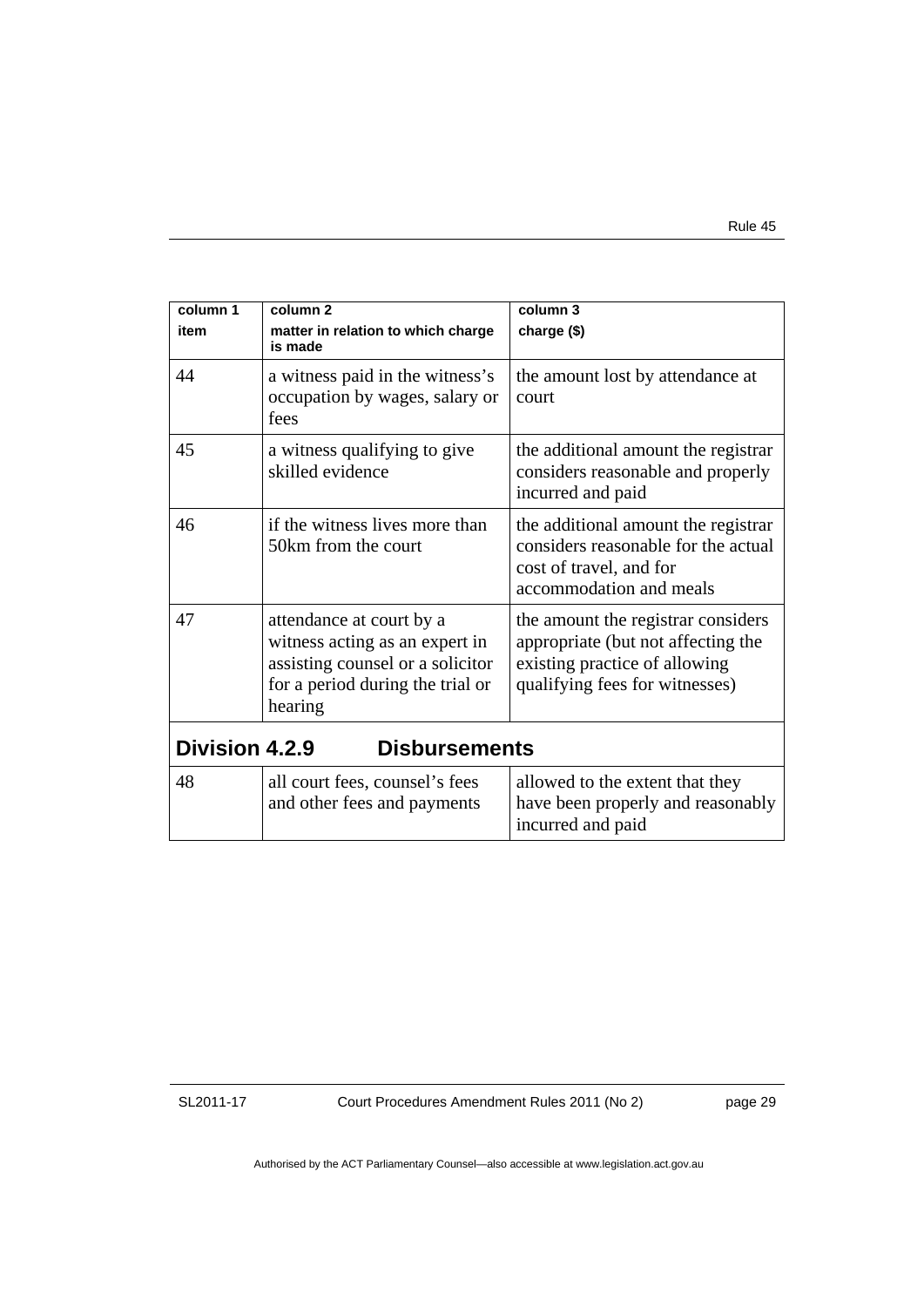| 46  | Schedule 5, part 5.1, new item 71A |                                                                                 |
|-----|------------------------------------|---------------------------------------------------------------------------------|
|     | insert                             |                                                                                 |
| 71A | 4723                               | Supreme Court application for review of bail by<br>unrepresented accused person |
| 47  | Dictionary, note 2                 |                                                                                 |
|     | insert                             |                                                                                 |
|     |                                    | bank holiday                                                                    |
|     |                                    | public holiday                                                                  |
| 48  | assessment                         | Dictionary, new definition of application for a costs                           |
|     | insert                             |                                                                                 |
|     | profession)—see rule 3600.         | <i>application for a costs assessment</i> , for part 3.11<br>(Legal)            |
| 49  |                                    | Dictionary, definition of chief executive                                       |
|     | omit                               |                                                                                 |
| 50  |                                    | Dictionary, definition of conference                                            |
|     | omit                               |                                                                                 |
| 51  |                                    | Dictionary, definition of court, paragraph (b)                                  |
|     | omit                               |                                                                                 |
| 52  |                                    | Dictionary, new definition of CYP director-general                              |
|     | insert                             |                                                                                 |
|     |                                    | <b>CYP director-general</b> , for part 3.2 (Adoption)—see rule 3150.            |

page 30 Court Procedures Amendment Rules 2011 (No 2)

SL2011-17